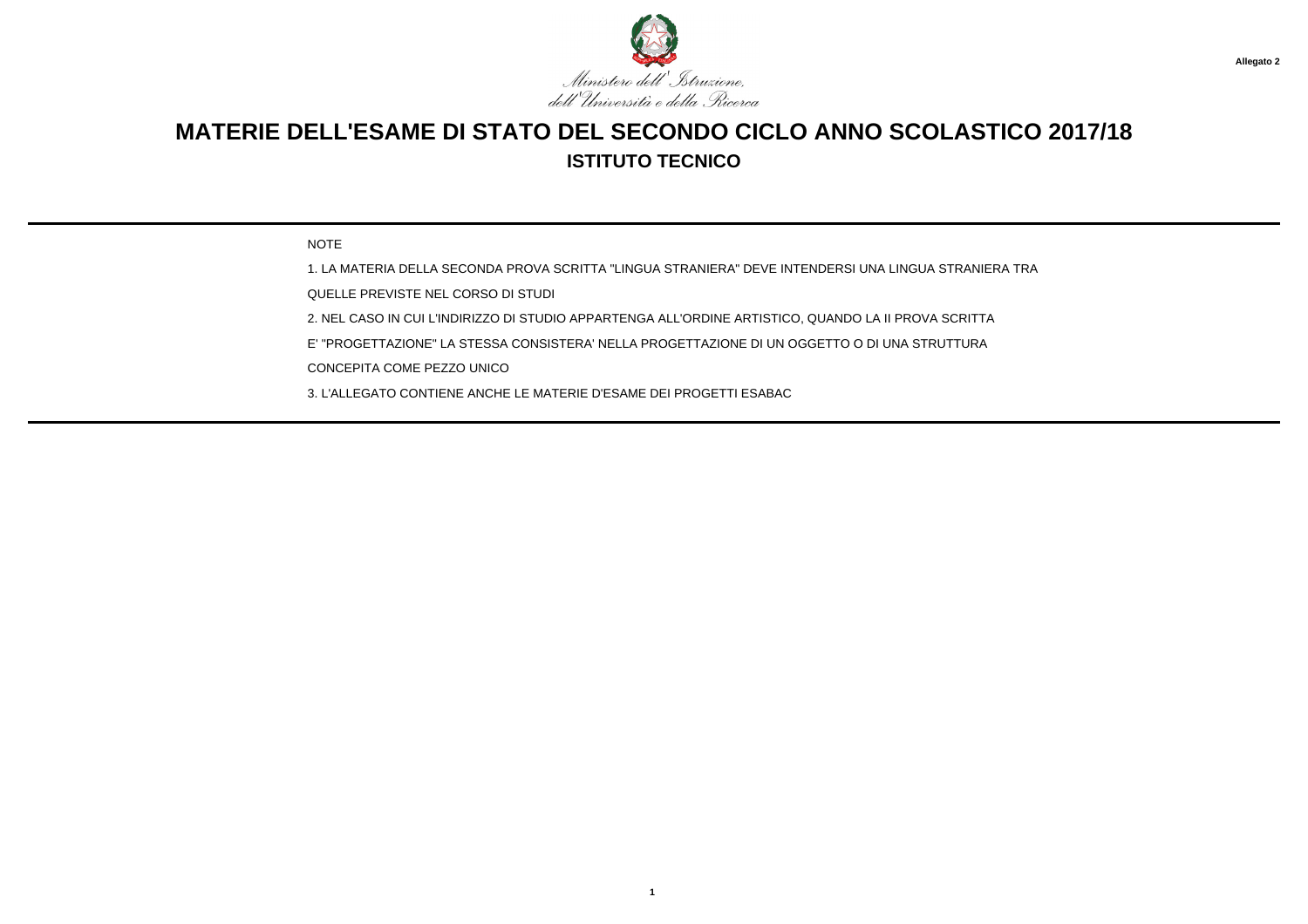

#### **INDIRIZZO:** ITAF - AMMINISTRAZIONE, FINANZA E MARKETING

**TITOLO DI STUDIO:** DIPLOMA DI ISTITUTO TECNICO SETTORE ECONOMICO INDIRIZZO "AMMINISTRAZIONE, FINANZA E MARKETING"

| -----<br><b>SCRI</b><br><b>AMMIC</b><br><b>IMISSARIO INTERNO:</b><br><b>PROV</b><br>HDA).<br>. Al<br>. AF .<br>uum<br>$\overline{\phantom{a}}$ | <b>INSEGN.</b> | <b>NOMINA</b> | <b>CONCORSC</b><br>$\mathbf{A}$<br>ึ บนสออเ มเ |
|------------------------------------------------------------------------------------------------------------------------------------------------|----------------|---------------|------------------------------------------------|
| $(*)$<br>101C<br>I ALIANA<br>URA<br>דישו<br>____                                                                                               | 101            | N802          |                                                |

| <b>SECONDA</b><br><b>ESTERNO.</b><br>----<br><b>COMMISSARIO</b><br>`^RITT⊾.<br>FIDATA AL<br>. AF<br>ง ค.อเ<br>-ש | <b>INSEGN.</b> | NOMINA                  | <b>CONCORSO</b><br>. .<br>$\cdots$<br>.<br>w<br>u |
|------------------------------------------------------------------------------------------------------------------|----------------|-------------------------|---------------------------------------------------|
| $\sim$<br>ECONO'<br>୵୲∟<br>ZIENDALE<br>viia i                                                                    | 1072           | $\mathbf{N}$<br>IN 7.50 | $\Lambda$ $\Omega$<br>¬∪┭◡                        |

| : AFFIDATE AI COMMISSARI ESTERNI:<br><b>IATERIE</b><br><b>ALTRE</b> | <b>INSEGN.</b> | <b>NOMINA</b>    | <b>I CONCORSO</b><br>10011<br>-GLASSI DI |
|---------------------------------------------------------------------|----------------|------------------|------------------------------------------|
| A INGLESE.<br>LINGU<br>2)<br><b>INGLESE</b>                         | 1028           | N460             | AB24                                     |
| ੇ POLITICA<br>ECONOMIA<br>$\mathcal{L}$<br>ر ب                      | 1125           | N <sub>156</sub> | A046                                     |

### **INDIRIZZO:** ITRI - AMMINISTR.FINANZA MARKETING ART."RELAZIONI INTERNAZIONALI PER IL MARKETING"

**TITOLO DI STUDIO:** DIPLOMA DI ISTITUTO TECNICO SETTORE ECONOMICO INDIRIZZO "AMMINISTRAZIONE, FINANZA E MARKETING" ARTICOLAZIONE "RELAZIONI INTERNAZIONALI PER IL MARKETING"

| <b>、SCRIT</b><br><b>PRIM/</b><br><b>COMMISSARIO INTERNO:</b><br><b>PROVA</b><br>AFFIDAT.<br>A AL<br>IA AD | <b>INSEGN.</b> | <b>NOMINA</b> | <b>CLASSI DI CONCORSO</b> |
|-----------------------------------------------------------------------------------------------------------|----------------|---------------|---------------------------|
| .<br>.<br>4 <sup>2</sup><br><b>INGL</b><br>'IA I<br>I ALIANA<br>.                                         | 101            | N802          |                           |

| <b>SECONDA</b><br>COMMISSARIO ESTERNO: ــ.<br><br>.<br>→ AFFIDATA AL 1<br>CRIT<br>-ru | <b>INSEGN.</b> | <b>NOMINA</b> | <b>CONCORSO</b><br>$\cdots$<br>w<br>133 U<br>u |
|---------------------------------------------------------------------------------------|----------------|---------------|------------------------------------------------|
| INGU,<br>$\mathbf{a}$<br>™GLES∟                                                       | 1028           | N460          | AB24                                           |

| F AFFIDATE AI COMMISSARI ESTERNI.<br><b>ALTRE MATERIE,</b> | <b>INSEGN.</b> | <b>NOMINA</b>    | I CONCORSO<br>DI.<br>. |
|------------------------------------------------------------|----------------|------------------|------------------------|
| . COMUNITARIA<br>,,,,,,<br>CONDA LINGUA<br>$\sim$<br>∠     | 1030           | M01L             | A024                   |
| <b>DIRITTC</b><br>$\sim$<br>$\cdot$                        | 1107           | N <sub>156</sub> | A046                   |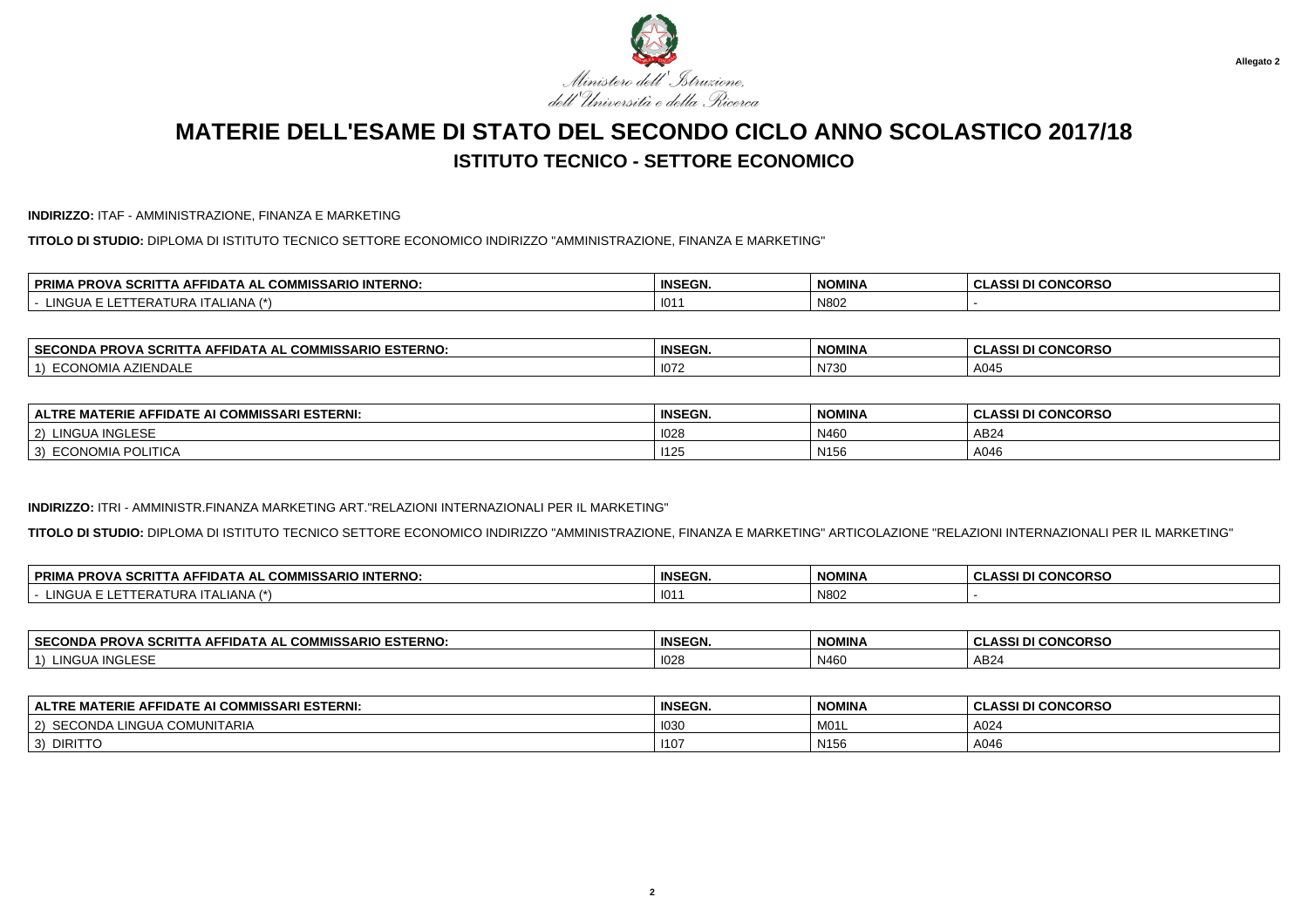

#### **INDIRIZZO:** ITSI - AMMINISTRAZIONE FINANZA E MARKETING ART. "SISTEMI INFORMATIVI AZIENDALI"

**TITOLO DI STUDIO:** DIPLOMA DI ISTITUTO TECNICO SETTORE ECONOMICO INDIRIZZO "AMMINISTRAZIONE, FINANZA E MARKETING" ARTICOLAZIONE "SISTEMI INFORMATIVI AZIENDALI"

| <b>PRIM</b><br>A SCRIT<br>L COMMISSARIO INTERNO:<br>PROV.<br>'TA AFFIDATA<br>۱AL.<br>ww | <b>INSEGN.</b> | <b>NOMINA</b> | <b>I CONCORSO</b><br><b>CLASSI</b> |
|-----------------------------------------------------------------------------------------|----------------|---------------|------------------------------------|
| $\left( 1 + \right)$<br>101C<br>$\cdots$<br>ITALIANA.<br>URP<br><b>HNG</b><br>____      | 101            | N80           |                                    |

| <b>SECON</b><br><b>- סוג</b><br>$- -$<br><u>^^``</u><br>.<br><b>FIDATA</b><br>л.<br>$\mathbf{v}$<br>ISSARIL<br>ESIERNU<br>.JND'<br>- r.u<br>$\cdots$ | <b>INSEGN.</b> | <b>NOMINA</b> | <b>:ONCORSC</b><br>$\mathbf{A}$ |
|------------------------------------------------------------------------------------------------------------------------------------------------------|----------------|---------------|---------------------------------|
| INIEODIMATIC<br>JRIVIA<br>חטווח                                                                                                                      | 1044           | N96           | A04                             |

| <i>I</i> MISSARI ESTERNI:<br>ERIE<br><b>ALTRE</b><br><b>AFFIDATL</b><br>- ALUN | <b>INSEGN.</b> | <b>NOMINA</b> | <b>I CONCORSO</b><br>0.001<br>ิ งมลงงเมเ |
|--------------------------------------------------------------------------------|----------------|---------------|------------------------------------------|
| INGI ESE<br>LINGU<br>2)<br>1110LE 3E                                           | 1028           | N460          | AB24                                     |
| <b>IENDALE</b><br><b>ECONOMIA</b><br>3)                                        | 1072           | N730          | A045                                     |

#### **INDIRIZZO:** IT04 - TURISMO

**TITOLO DI STUDIO:** DIPLOMA DI ISTITUTO TECNICO SETTORE ECONOMICO INDIRIZZO "TURISMO"

| . COMMISSARIO INTERNO:<br><b>. PROVA SCRITT</b><br><b>PRIM</b><br>$\overline{\phantom{a}}$ i A AFFIDAT $\overline{\phantom{a}}$<br>$\mathbf{A}$ | <b>INSEGN.</b> | <b>NOMINA</b> | I DI CONCORSO<br>*c<br>. ULAL |
|-------------------------------------------------------------------------------------------------------------------------------------------------|----------------|---------------|-------------------------------|
| ∟INGl<br>.<br>. . <del>.</del><br>√LIANA<br>. I AI 1<br>IIERAIURA<br>.                                                                          | $101^\circ$    | N802          |                               |

| <b>SECONDA</b><br><b>` PROVA SCRI.</b><br><b>COMMISSARIO ESTERNO:</b><br>·IDA I A AL<br>. IA AF<br>- 600 | <b>INSEGN.</b> | <b>NOMINA</b> | I DI CONCORSO<br>◡∟៳ |
|----------------------------------------------------------------------------------------------------------|----------------|---------------|----------------------|
| <b>INGLESE</b><br>LINGUA.<br>$\rightarrow$                                                               | 1028           | N460          | AB24                 |

| <b>MATERIE AFFIDATE AI COMMISSARI ESTERNI:</b><br><b>ALTRE</b> | <b>INSEGN</b> | <b>NOMINA</b>    | <b>.ASSI DI CONCORSO</b> |
|----------------------------------------------------------------|---------------|------------------|--------------------------|
| LEGISL<br>LAZIONE TURISTICA<br>DIRITTO E I<br>$ 2\rangle$      | 1109          | N <sub>196</sub> | A046                     |
| SECONDA LINGUA COMUNITARIA<br>$\vert 3 \rangle$                | 1030          | M01L             | A024                     |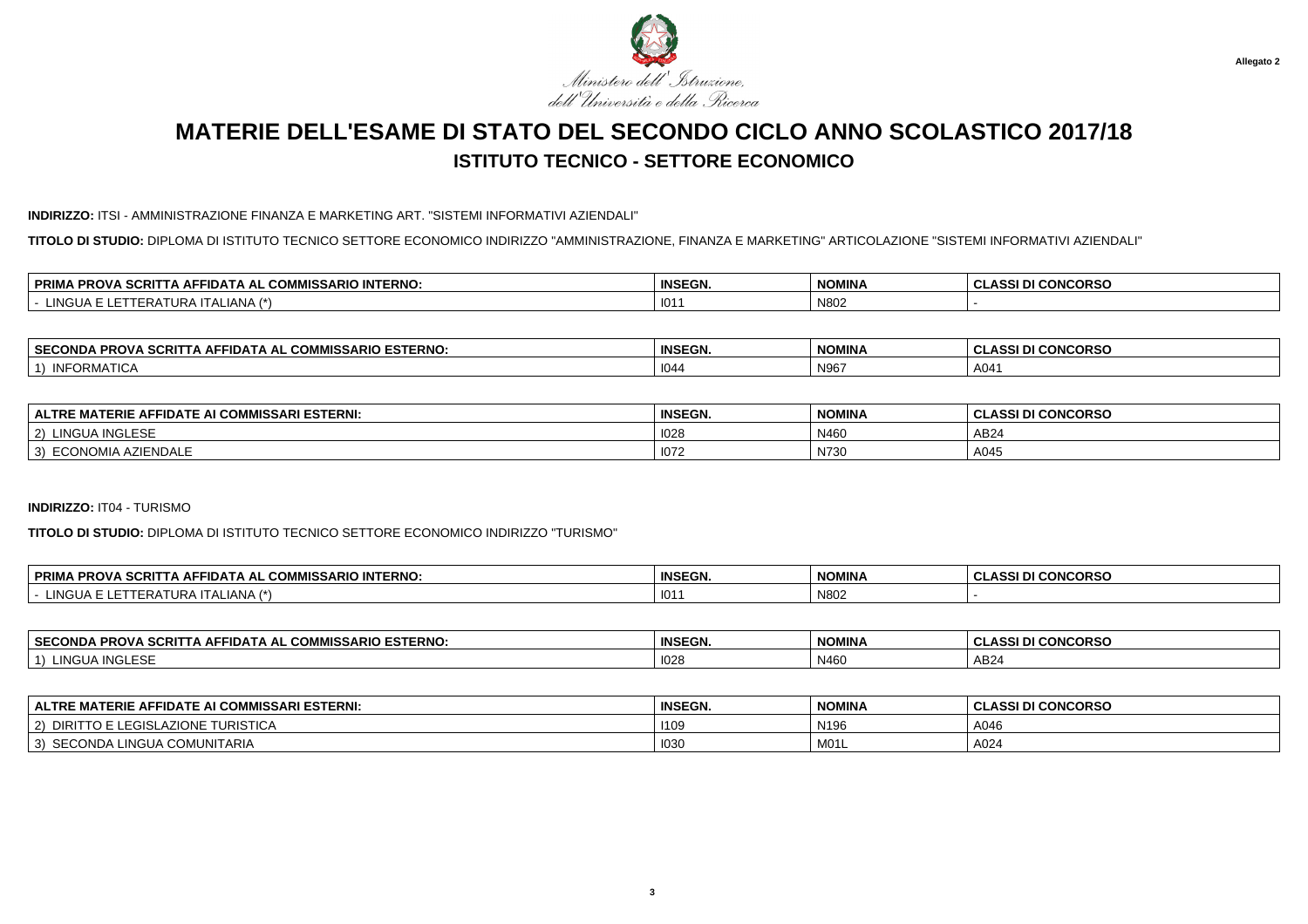

#### **INDIRIZZO:** ITIE - ISTITUTO ECONOMICO INTERNAZIONALE QUADRIENNALE

**TITOLO DI STUDIO:** DIPLOMA DI ISTITUTO TECNICO SETTORE ECONOMICO INDIRIZZO "AMMINISTRAZIONE, FINANZA E MARKETING"

| $\cdots$<br>PRIMA<br>$\cdot$ in Ferm<br><b>INTERNO</b><br><b>IA PROVA</b><br>. .<br>∴∆RIC.<br>SCRIT<br>▵⊢<br>- 11 D.A. '<br>. .<br>w<br>טור | <b>INSEGN.</b> | <b>NOMINA</b> | <b>CONCORSO</b><br>$\sim$<br>uladai |
|---------------------------------------------------------------------------------------------------------------------------------------------|----------------|---------------|-------------------------------------|
| <b>NGLIA</b><br>√∟IANA ∴<br>JRA.<br>.cr<br>.                                                                                                | 101            | N802          |                                     |

| ⊣ SECC<br>` PROVA SCRI.<br><b>COMMISSARIO ESTERNO:</b><br>_CONDA "<br>IDA I A AL<br>IA AI | <b>INSEGN.</b> | <b>NOMINA</b>            | I DI CONCORSO<br><b>ULA</b> |
|-------------------------------------------------------------------------------------------|----------------|--------------------------|-----------------------------|
| <br>NUMIA<br>.JUNI "<br>ישוי -<br>.                                                       | 1072           | <b>N736</b><br>ا ک الا ا | A045                        |

| : MATERIE AFFIDATE AI COMMISSARI ESTERNI:<br><b>ALTRE</b> | <b>INSEGN.</b> | <b>NOMINA</b>    | <b>I CONCORSO</b><br>, ULASSI P' |
|-----------------------------------------------------------|----------------|------------------|----------------------------------|
| <b>INGLESE</b><br>LINGUA '<br>(2)                         | 1028           | N460             | AB <sub>24</sub>                 |
| <b>ECONOMIA POLITICA</b><br>3)                            | 1125           | N <sub>156</sub> | A046                             |

### **INDIRIZZO:** ITIR - ISTITUTO ECONOMICO INTERNAZIONALE QUADRIENNALE (ART.REL.INT.MARKETING)

**TITOLO DI STUDIO:** DIPLOMA DI ISTITUTO TECNICO SETTORE ECONOMICO INDIRIZZO "AMMINISTRAZIONE, FINANZA E MARKETING" ARTICOLAZIONE "RELAZIONI INTERNAZIONALI PER IL MARKETING"

| <b>PRIM/</b><br>⊿ PROVA SCRIT <sup>∽</sup><br>. COMMISSARIO INTERNO:<br>™HDA I.<br>A AL<br>. IA AF | <b>INSEGN.</b> | <b>NOMINA</b> | <b>CONCORSO</b><br>.<br>. .<br>$\sim$<br>w<br>133 U<br>u |
|----------------------------------------------------------------------------------------------------|----------------|---------------|----------------------------------------------------------|
| . INIC<br>$\Lambda$ LIANA $^{\prime}$<br>ᄓᄳ                                                        | 101            | N802          |                                                          |

| <b>SECONDA</b><br>COMMISSARIO ESTERNO: ــ.<br><br>.<br>→ AFFIDATA AL 1<br>CRIT<br>-ru | <b>INSEGN.</b> | <b>NOMINA</b> | <b>CONCORSO</b><br>$\cdots$<br>w<br>133 U<br>u |
|---------------------------------------------------------------------------------------|----------------|---------------|------------------------------------------------|
| INGU,<br>$\mathbf{a}$<br>™GLES∟                                                       | 1028           | N460          | AB24                                           |

| E AFFIDATE AI COMMISSARI ESTERNI.<br><b>LALTRE MATERIE,</b> | <b>INSEGN.</b> | <b>NOMINA</b>    | <b>CONCORSO</b><br><b>DI</b><br>ulai |
|-------------------------------------------------------------|----------------|------------------|--------------------------------------|
| <b>COMUNITARIA</b><br>LINGUA<br>$\sim$<br><b>JUNDA</b><br>∼ | 1030           | M01L             | A024                                 |
| <b>DIRITTC</b><br>$\sim$<br>$\cdot$                         | 110            | N <sub>156</sub> | A046                                 |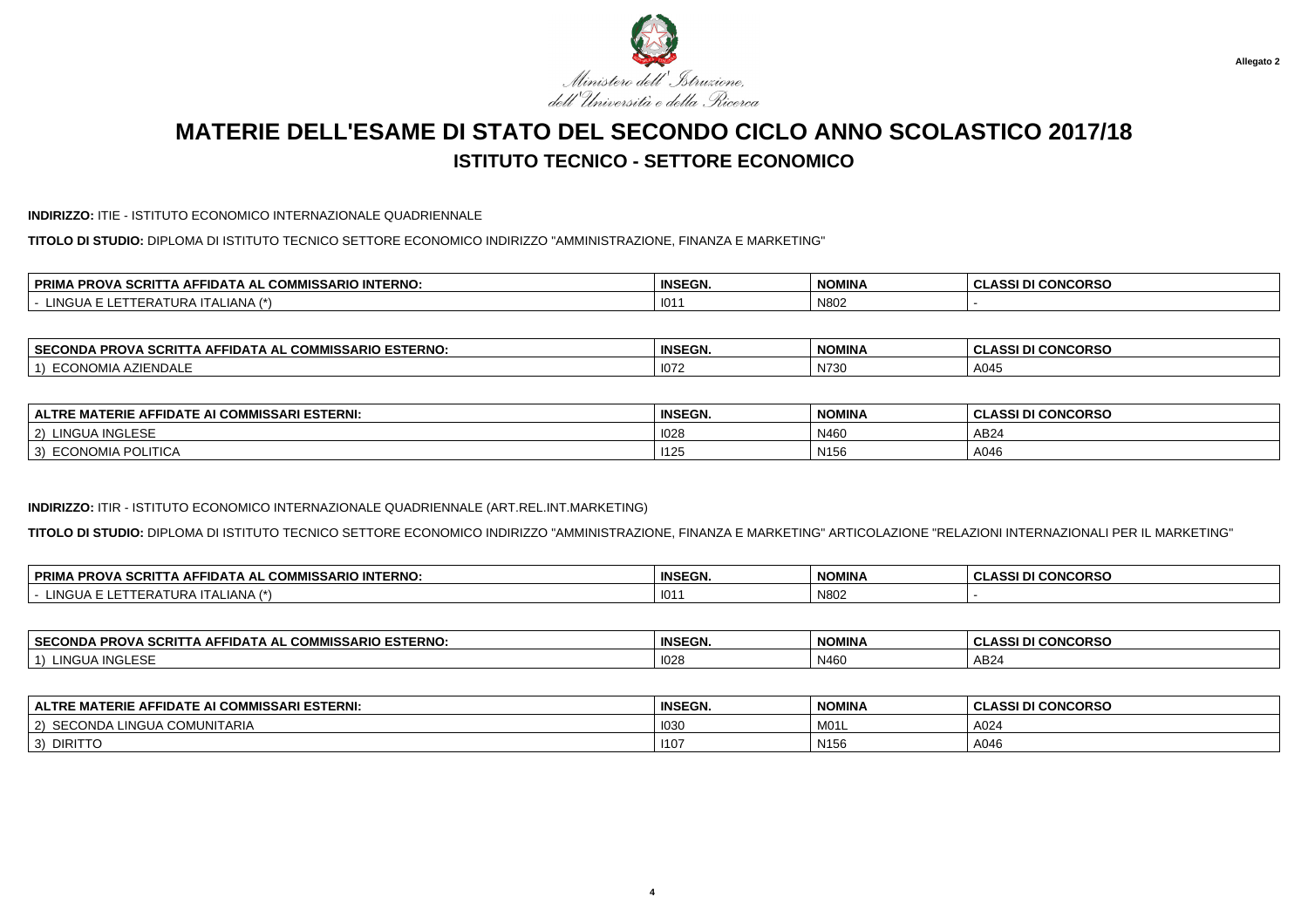

#### **INDIRIZZO:** EA05 - ESABAC - AMMINISTRAZIONE FINANZA E MARKETING

**TITOLO DI STUDIO:** DIPLOMA DI ISTITUTO TECNICO SETTORE ECONOMICO INDIRIZZO "AMMINISTRAZIONE, FINANZA E MARKETING"

| -----<br>COMMICS<br><b>IMISSARIO INTERNO:</b><br>סם<br>. SCRF<br>. AFFIDA I<br>AL<br>ww<br>-RUV<br>. . | <b>INSEGN.</b> | <b>NOMINA</b> | <b>CONCORSO</b><br>$\mathbf{A}$<br>ULAJJI DI |
|--------------------------------------------------------------------------------------------------------|----------------|---------------|----------------------------------------------|
| $\left( \frac{1}{2} \right)$<br>$. In \simI ALIANA᠃$                                                   | 101            | N802          |                                              |

| <b>SECONDA</b><br><b>ESTERNO.</b><br>$\sim$ 0.0 $\sim$<br>. COMMISSARIO<br>FIDATA AL<br>:RIT<br>AFI<br>эι<br>-ש<br>. . | <b>INSEGN.</b>                              | <b>NOMINA</b>                             | I CONCORSO<br>DI<br>.<br>$\sim$<br><b>ULA</b> |
|------------------------------------------------------------------------------------------------------------------------|---------------------------------------------|-------------------------------------------|-----------------------------------------------|
| $\sim$<br>_CONO"<br>୵୲∟<br>IENDALE<br>vIIA                                                                             | $\cdots$<br>- 10<br>$\overline{\mathsf{v}}$ | $\mathbf{N}$<br>$\mathbf{v}$<br>ا ک الا ا | A045                                          |

| : MATERIE AFFIDATE AI COMMISSARI ESTERNI:<br><b>ALTRE</b>                                   | <b>INSEGN.</b> | <b>NOMINA</b>    | <b>I CONCORSO</b><br>0.001 <sub>D</sub><br>. ט וטטרוש |
|---------------------------------------------------------------------------------------------|----------------|------------------|-------------------------------------------------------|
| $\sim$<br>$\mathbf{1}$<br>, COMUNITARIA /<br>2)<br>INGUA.<br><b>IFRANCESE</b><br>– אשוו∪י י | 1278           | N390             | AA24                                                  |
| <b>ECONOMIA POLITICA</b><br>3)                                                              | 140<br>11ZC    | N <sub>156</sub> | A046                                                  |

#### **INDIRIZZO:** EA06 - ESABAC - AMMINISTRAZIONE FINANZA E MARKETING - RELAZIONI INTERNAZIONALI

**TITOLO DI STUDIO:** DIPLOMA DI ISTITUTO TECNICO SETTORE ECONOMICO INDIRIZZO "AMMINISTRAZIONE, FINANZA E MARKETING" ARTICOLAZIONE "RELAZIONI INTERNAZIONALI PER IL MARKETING"

| ) INTERNO:<br><b>PRIM</b><br>00017<br>$\sim$<br>.<br><b>PROVA</b><br><b>SEFIDA.</b><br>IISSARIO<br>┅<br><b>ΔΙ</b><br>SURII<br>www<br>. . | <b>INSEGN.</b>   | <b>NOMINA</b> | $\sim$<br>$\mathbf{u}$ CONCODET<br>$\Lambda$ CCI $\Gamma$<br>I GUNGURSU<br>- GLASSI D |
|------------------------------------------------------------------------------------------------------------------------------------------|------------------|---------------|---------------------------------------------------------------------------------------|
| - -<br>4 <sup>2</sup><br><b>TALIANA</b><br><b>INIZ</b><br>$\mathbf{A}$<br>1. JR 5                                                        | $\sqrt{2}$<br>10 | N802          |                                                                                       |

| <b>SECONDA</b><br>COMMISSARIO ESTERNO: ــ.<br><br>.<br>→ AFFIDATA AL 1<br>CRIT<br>-ru | <b>INSEGN.</b> | <b>NOMINA</b> | <b>CONCORSO</b><br>$\cdots$<br>w<br>133 U<br>u |
|---------------------------------------------------------------------------------------|----------------|---------------|------------------------------------------------|
| INGU,<br>$\mathbf{a}$<br>™GLES∟                                                       | 1028           | N460          | AB24                                           |

| E AFFIDATE AI COMMISSARI ESTERNI.<br><b>LALTRE MATERIE,</b>  | <b>INSEGN.</b> | <b>NOMINA</b>    | <b>CONCORSO</b><br><b>DI</b><br>ulai |
|--------------------------------------------------------------|----------------|------------------|--------------------------------------|
| $\lambda$<br>INGUA<br>COMUNITARIA /<br>$\sim$<br>. (FRANCESE | 1278           | N390             | AA24                                 |
| <b>DIRITTC</b><br>$\sim$<br>$\cdot$                          | 110            | N <sub>156</sub> | A046                                 |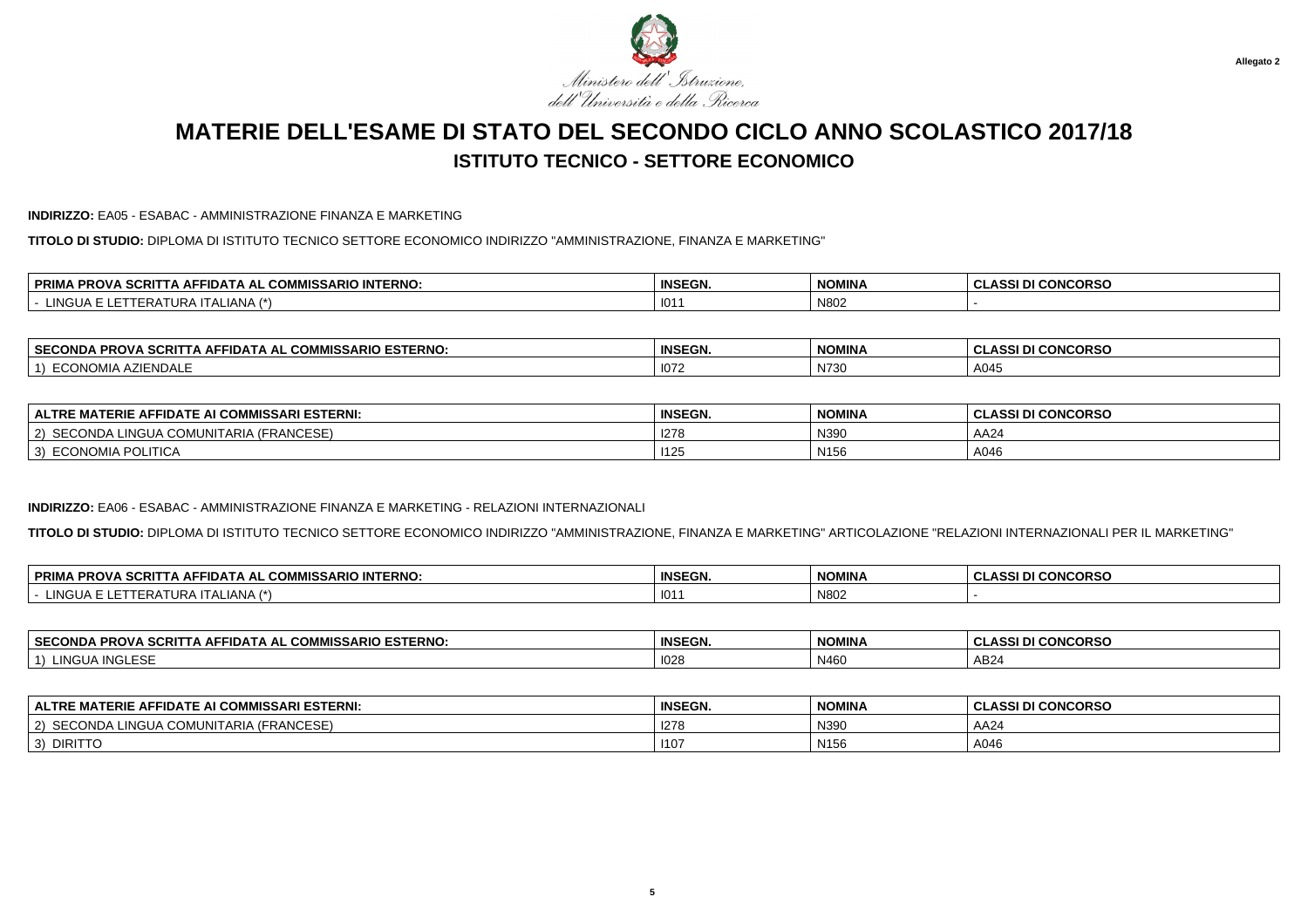

**INDIRIZZO:** EA07 - ESABAC - TURISMO

**TITOLO DI STUDIO:** DIPLOMA DI ISTITUTO TECNICO SETTORE ECONOMICO INDIRIZZO "TURISMO"

| <br><b>DDIM</b><br>---<br><b>INTERNO</b><br><b>PROVA</b><br>- הורו<br><b>SCRIL</b><br>. А.Н.<br>- 11 J.A.<br>IA AL<br>. .<br>. uu<br>יטור<br> | <b>INSEGN.</b> | <b>NOMINA</b> | <b>CONCORSO</b><br>$\mathbf{A}$<br>uladai |
|-----------------------------------------------------------------------------------------------------------------------------------------------|----------------|---------------|-------------------------------------------|
| <b>INGLIA</b><br>ALIANA<br>JRA'<br>FRA<br>---                                                                                                 | 101            | N802          |                                           |

| ⊪ SECONF<br><b>ESTERNO</b><br>$-2$<br><b>MISSARIO</b><br><b>PPOV</b><br>חותר<br>ים בו בנו.<br>. SURIL<br>FRU<br>=www<br>$\sim$ | <b>INSEGN.</b> | <b>NOMINA</b> | <b>I CONCORSO</b><br><b>DI</b><br>ula. |
|--------------------------------------------------------------------------------------------------------------------------------|----------------|---------------|----------------------------------------|
| $\cdots$<br>111C1<br>…uvGLESE<br>JING L                                                                                        | 1028           | N460          | AB <sub>24</sub>                       |

| E MATERIE AFFIDATE AI COMMISSARI ESTERNI:<br><b>ALTRE</b>      | <b>INSEGN.</b> | <b>NOMINA</b>    | <b>I CONCORSO</b><br><b>CLASSI DI</b> |
|----------------------------------------------------------------|----------------|------------------|---------------------------------------|
| <b>A COMUNITARIA (FRANCESE)</b><br>\ SECONDA L<br>_INGUA<br>2) | $-1$<br>1278   | N390             | AA2                                   |
| <b><i>FURISTICA</i></b><br>LEGISLAZIONE<br>3)<br>DIRI          | 1109           | N <sub>196</sub> | A046                                  |

#### **INDIRIZZO:** EA25 - ESABAC TECHNO - AMMINISTRAZIONE FINANZA E MARKETING

**TITOLO DI STUDIO:** DIPLOMA DI ISTITUTO TECNICO SETTORE ECONOMICO INDIRIZZO "AMMINISTRAZIONE, FINANZA E MARKETING"

| <b>A PROVA SCRIT</b><br><b>PRIM</b><br>. COMMISSARIO INTERNO:<br>-IDATA<br>A AL<br>IA AF        | <b>INSEGN.</b> | <b>NOMINA</b> | <b>DI CONCORSO</b><br>ACCI <sup>.</sup> |
|-------------------------------------------------------------------------------------------------|----------------|---------------|-----------------------------------------|
| . . -<br>ALIANA<br>$\lambda + \lambda$<br><b>INGUA E</b><br><b>AIIK</b><br>.<br>. <i>.</i><br>. | $101^\circ$    | N802          |                                         |

| <b>SECC</b><br>'DNG<br><b>110</b> -<br><b>DIC</b><br>.<br>opov<br>ום בו בנו.<br>"WISSARIU"<br>- SURI -<br>ERNU.<br>$\blacksquare$<br>FRU<br>.w.<br>- 55<br>∼∪™ | <b>INSEGN.</b>            | <b>NOMINA</b>                       | <b>SDCC</b><br>$\sim$<br>-<br>$\cdots$<br>טראשנ<br>.<br>u<br>. |
|----------------------------------------------------------------------------------------------------------------------------------------------------------------|---------------------------|-------------------------------------|----------------------------------------------------------------|
| ∴ ™ Alivi<br>עוי.<br>∼                                                                                                                                         | $\cdots$<br>-111<br>1 U L | $\lambda$ $\rightarrow$<br>∵ ιν7ο σ | A045                                                           |

| <b>ALTRE MATERIE AFFIDATE AI COMMISSARI ESTERNI:</b>           | <b>INSEGN.</b>   | <b>NOMINA</b>    | ASSI DI CONCORSO |
|----------------------------------------------------------------|------------------|------------------|------------------|
| . CULTURA E COMUNICAZIONE FRANCESE<br>LINGUA<br>$^{\prime}$ 2) | 134 <sup>2</sup> | N390             | AA24             |
| 3) ECONOMIA POLITICA                                           | 1125             | N <sub>156</sub> | A046             |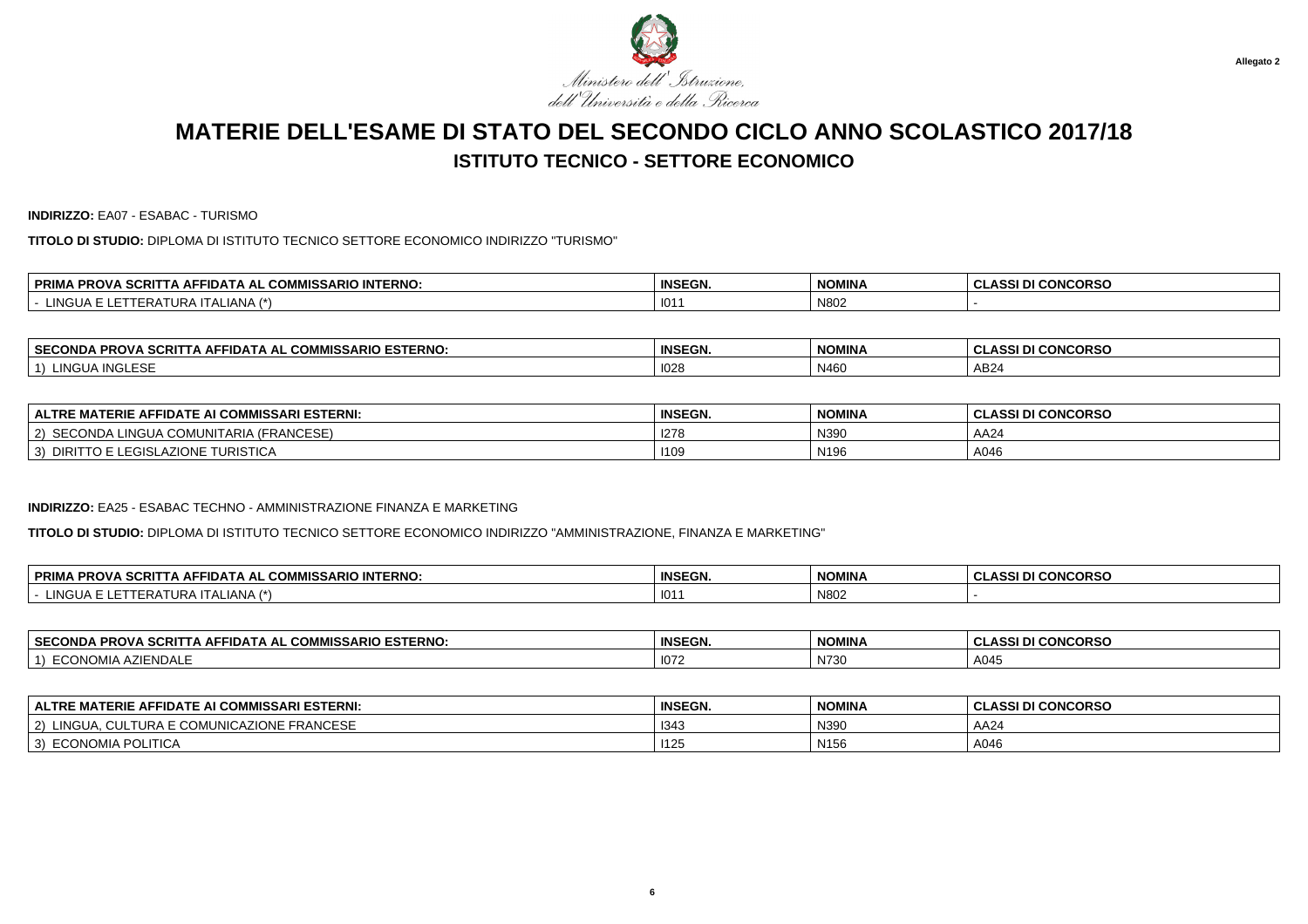

#### **INDIRIZZO:** EA26 - ESABAC TECHNO - AMMINISTRAZ., FIN. E MARKETING - ART. 'RELAZIONI INTERNAZ.'

**TITOLO DI STUDIO:** DIPLOMA DI ISTITUTO TECNICO SETTORE ECONOMICO INDIRIZZO "AMMINISTRAZIONE, FINANZA E MARKETING" ARTICOLAZIONE "RELAZIONI INTERNAZIONALI PER IL MARKETING"

| <b>SCRIT</b><br><b>DDIM</b><br><b>COMMISSARIO INTERNO:</b><br><b>DDAV</b><br>⊣A AF'<br>-IDA I.<br>\ AL<br>. UUNI<br>'NUV<br><b>KINA</b> | <b>INSEGN.</b> | <b>NOMINA</b> | I CONCORSO<br>. |
|-----------------------------------------------------------------------------------------------------------------------------------------|----------------|---------------|-----------------|
| <b>INGLIA</b><br>$\rightarrow$<br>ALIANA<br>____                                                                                        | 101            | N80           |                 |

| <b>SECON</b><br><b>ESTERNO</b><br>---<br><u>^^``</u><br>.<br>FIDATA AL<br>.JND/<br><u>дн</u><br>ISSARIL<br>75 U<br>$\cdots$ | <b>INSEGN.</b> | <b>NOMINA</b> | <b>CONCORSC</b><br>$\mathbf{A}$<br>---- |
|-----------------------------------------------------------------------------------------------------------------------------|----------------|---------------|-----------------------------------------|
| $\cdots$<br>101<br>$\mathbf{L}$<br>.<br>'NGt<br>,,,,,,,,                                                                    | 1028           | N460          | AB24                                    |

| <b>JI COMMISSARI ESTERNI:</b><br><b>ALTRE</b><br><b>AFFIDATL</b><br>∠RIE∶ | <b>INSEGN.</b> | <b>NOMINA</b>    | . CLASSI DI CONCORSO |
|---------------------------------------------------------------------------|----------------|------------------|----------------------|
| FRANCESE<br>_INGL<br>AZIONE<br>つい<br>$\sim$                               | 1343           | N390             | AA24                 |
| <b>DIRITTO</b><br>-3)                                                     | 1107           | N <sub>156</sub> | A046                 |

#### **INDIRIZZO:** EA27 - ESABAC TECHNO - TURISMO

**TITOLO DI STUDIO:** DIPLOMA DI ISTITUTO TECNICO SETTORE ECONOMICO INDIRIZZO "TURISMO"

| <b>PRIMA</b><br><b>A SCRIT</b><br>. COMMISSARIO INTERNO:<br><b>PROVA</b><br>FIDA I A<br>A AL<br>∴IA AF | <b>INSEGN.</b> | <b>NOMINA</b> | <b>I CONCORSO</b><br>0.001 <sub>D</sub><br>$\sim$<br>3331 L/I<br>u |
|--------------------------------------------------------------------------------------------------------|----------------|---------------|--------------------------------------------------------------------|
| INQ'<br>∴LIANA ′<br>$-111$<br>∟וושט                                                                    | 101            | N802          |                                                                    |

| <b>SECONDA</b><br>. . AL COMMISSARIO ESTERNO:<br><b>SCRITTA AFFIDATA AL UL</b><br>-RUVA SL | <b>INSEGN.</b> | <b>NOMINA</b> | <b>CONCORSO</b><br>$\cdots$<br>133 L<br>ື |
|--------------------------------------------------------------------------------------------|----------------|---------------|-------------------------------------------|
| <b>INGLESE</b><br><b>INGU</b><br>$\mathbf{L}$                                              | 1028           | N460          | AB24                                      |

| ∣ ALTRE MATERIE AFFIDATE AI COMMISSARI ESTERNI:                | <b>INSEGN.</b> | <b>NOMINA</b>    | <b>.ASSI DI CONCORSO</b> |
|----------------------------------------------------------------|----------------|------------------|--------------------------|
| . CULTURA E COMUNICAZIONE FRANCESE<br>LINGUA<br>$^{\prime}$ 2) | 1343           | N390             | AA24                     |
| LEGISLAZIONE TURISTICA<br>  3) DIRITTO                         | 1109           | N <sub>196</sub> | A046                     |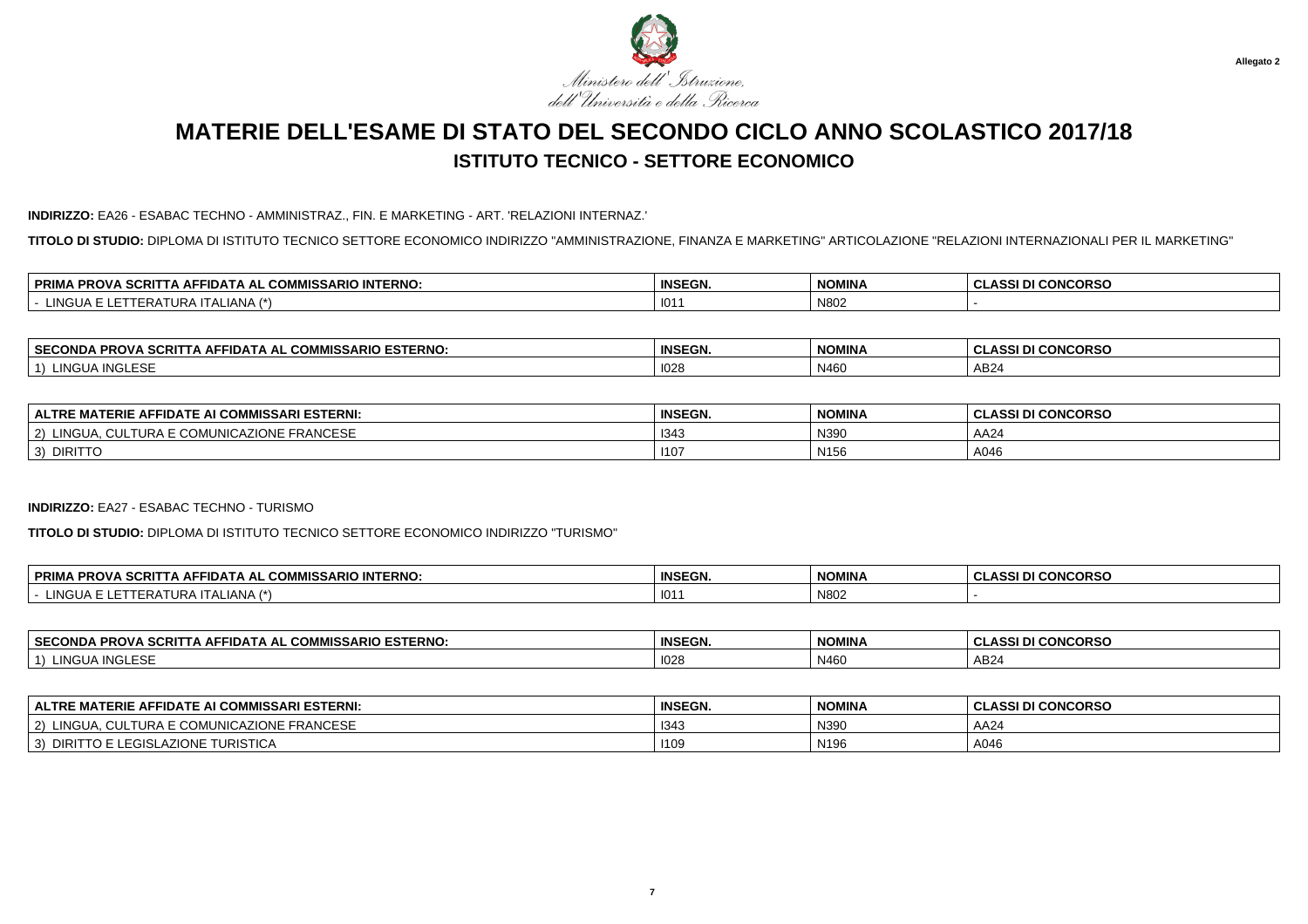

#### **INDIRIZZO:** ITMM - MECCANICA, MECCATRONICA ED ENERGIA ARTICOLAZIONE "MECCANICA E MECCATRONICA"

**TITOLO DI STUDIO:** DIPLOMA DI ISTITUTO TECNICO SETTORE TECNOLOGICO INDIRIZZO "MECCANICA, MECCATRONICA ED ENERGIA" ARTICOLAZIONE "MECCANICA E MECCATRONICA"

| <b>PRIM</b><br>L COMMISSARIO ESTERNO:<br>\ SCRIT<br>סם<br>'TA AFFIDATA<br>. AL<br>7 N U V<br>wa | <b>INSEGN.</b> | <b>NOMINA</b> | <b>I CONCORSO</b><br><b>CLASSI</b> |
|-------------------------------------------------------------------------------------------------|----------------|---------------|------------------------------------|
| 1 A /*<br><br>$\mathbf{H}$<br><b>ALIANA</b><br>'RAI<br>JRA                                      | 101            | N80           | A012                               |

| <b>SECONDA!</b><br>. SCRIT'<br><b>INTERNO:</b><br>IMISSARIO<br><b>PROVA</b><br>JDA IA AL<br>.<br>Nija<br>uum | <b>INSEGN.</b> | <b>NOMINA</b>   | I DI CONCORSO<br><b>ULAJJI</b> |
|--------------------------------------------------------------------------------------------------------------|----------------|-----------------|--------------------------------|
| <b>CULDO</b><br><sup>24</sup> MACCHINE EL<br>`ANIC.<br><b>HNERGI</b><br>$\sim$                               | 116'           | N <sub>55</sub> |                                |

| : AFFIDATE AI COMMISSARI ESTERNI:<br><b>IATERIE</b><br><b>ALTRE</b> | <b>INSEGN.</b> | <b>NOMINA</b> | <b>I CONCORSO</b><br>10011<br>-GLASSI DI |
|---------------------------------------------------------------------|----------------|---------------|------------------------------------------|
| A INGLESE.<br>lingu<br>2)<br><b>INGLESE</b>                         | 1028           | N460          | AB24                                     |
| <b>TOMAZIONE</b><br>$\gamma$ SISTEMI E AU<br>3)                     | 1176           | N178          | A042                                     |

### **INDIRIZZO:** ITMO - MECCANICA,MECCATR. ENERGIA" ART."MECCANICA MECCATRONICA"OPZ."TECN.OCCHIALE"

**TITOLO DI STUDIO:** DIPLOMA DI ISTITUTO TECNICO SETTORE TECNOLOGICO INDIRIZZO "MECCANICA, MECCATRONICA ED ENERGIA" ARTICOLAZIONE MECCANICA E MECCATRONICA OPZIONE"TECNOLOGIE DELL'OCCHIALE"

| <b>A SCRIT</b><br><b>`ARIO ESTERNO.</b><br><b>PRIM</b><br><b>PROV</b><br>I I A AFFIDA I.<br>ுயில்.<br>A | <b>INSEGN.</b> | <b>NOMINA</b> | <b>I CONCORSC</b><br>^cc,<br>$\overline{\phantom{a}}$<br>ULAJJ.<br>. . |
|---------------------------------------------------------------------------------------------------------|----------------|---------------|------------------------------------------------------------------------|
| (4)<br>-IANA<br>URA<br>LERAIL'<br>INGUA.                                                                | 101            | N802          | A012                                                                   |

| <b>SECOND</b><br><i>I</i> IMISSARIO INTERNO:<br>JA PROVA<br>---<br>.<br><b>SCRIT</b><br>. IDA IA AL<br>. . | <b>INSEGN.</b> | NOMINI/<br>NUMINA | <b>CONCORSC</b><br>0.00 |
|------------------------------------------------------------------------------------------------------------|----------------|-------------------|-------------------------|
| OCCHIALL<br>$\cdots$<br>opc<br><b>IIV</b><br>.<br>ושוניה<br>.                                              | 123            | N <sub>178</sub>  |                         |

| ALTRE MATERIE AFFIDATE AI COMMISSARI ESTERNI:               | <b>INSEGN.</b> | <b>NOMINA</b>      | <b>I CONCORSO</b><br>0.0015<br>833 L/I<br>◡└ |
|-------------------------------------------------------------|----------------|--------------------|----------------------------------------------|
| <b>INGLESE</b><br>LINGUA<br>$\sim$<br>$\mathbf{z}$          | 1028           | N460               | AB24                                         |
| <b>JTOMAZIONE</b><br>$\sim$<br><b>AII</b><br>¬∪<br>- IVII L | 1176           | N147<br><b>N17</b> | A042                                         |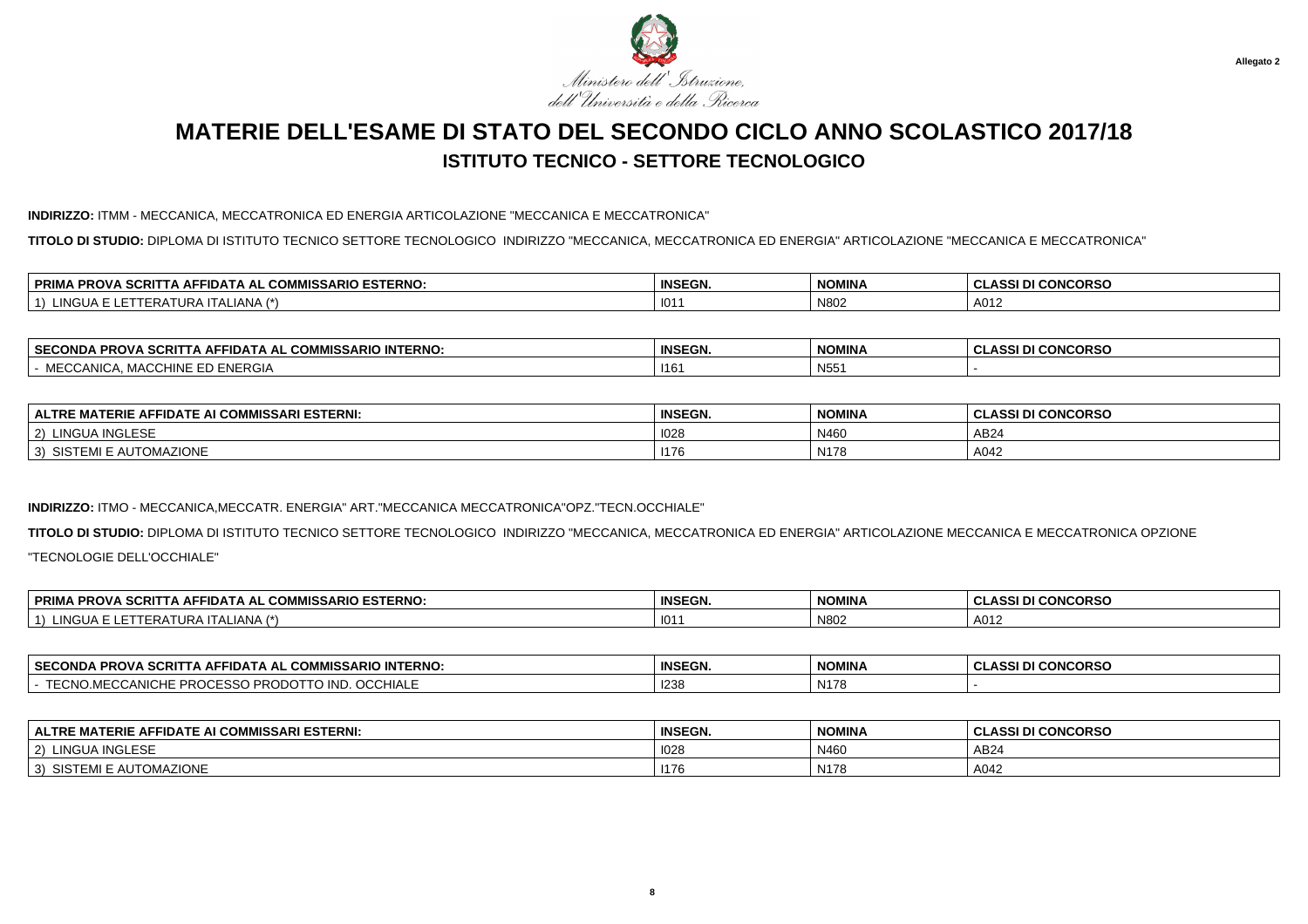

#### **INDIRIZZO:** ITMP - MECCAN.,MECCATR. ENE." ART."MECCANICA MECCATRO."OPZ."TE.MATERIE PLASTICHE"

**TITOLO DI STUDIO:** DIPLOMA DI ISTITUTO TECNICO SETTORE TECNOLOGICO INDIRIZZO "MECCANICA, MECCATRONICA ED ENERGIA" ARTICOLAZIONE "MECCANICA E MECCATRONICA" OPZIONE"TECNOLOGIE DELLE MATERIE PLASTICHE"

| <b>ESTERNO</b><br><b>PRIM</b><br>$\sim$<br>1.510 F27<br>$\sim$<br>וסי<br>ISSARIO<br>≅•iD⊾<br>. wur<br>A<br>ouru<br>ישמ | <b>INSEGN.</b> | <b>NOMINA</b> | I CONCORSO<br><b>CLASSI</b> |
|------------------------------------------------------------------------------------------------------------------------|----------------|---------------|-----------------------------|
| 11121<br>. ALIANA :<br>NGUA<br>$\mathbf{A}$<br>ENA<br>IJKP                                                             | 101            | N802          | A012                        |

| <b>ERNO</b><br><b>SECC</b><br>$ -$<br>~~<br>---- - -<br>$\cdots$<br>ECONDA<br>FIDATA AL<br>:RIT<br>. AF<br>JMIN<br>־מט<br>ו צווי<br>וכפו<br>u | <b>INSEGN.</b> | <b>NOMINA</b>         | <b>CONCORSO</b><br>$\ddot{\phantom{0}}$ |
|-----------------------------------------------------------------------------------------------------------------------------------------------|----------------|-----------------------|-----------------------------------------|
| $T T \cap \mathbb{R}$<br><b>DUSTRIALF</b><br>URGANIZ ‴<br>$-1$<br>ww.                                                                         | החיי<br>تكا    | N1470<br>$\mathbf{N}$ |                                         |

| <b>ALTRE MATERIE AFFIDATE AI COMMISSARI ESTERNI:</b> | <b>INSEGN.</b> | <b>NOMINA</b> | <b>CLASSI DI CONCORSO</b> |
|------------------------------------------------------|----------------|---------------|---------------------------|
| 2) LINGUA INGLESE                                    | 1028           | N460          | AB24                      |
| SISTEMI E AUTOMAZIONE<br>3)                          | 1176           | N178          | A042                      |

#### **INDIRIZZO:** ITEN - MECCANICA, MECCATRONICA ED ENERGIA ARTICOLAZIONE "ENERGIA"

**TITOLO DI STUDIO:** DIPLOMA DI ISTITUTO TECNICO SETTORE TECNOLOGICO INDIRIZZO "MECCANICA, MECCATRONICA ED ENERGIA" ARTICOLAZIONE "ENERGIA"

| <b>ESTERNO</b><br>$\sim$ $\sim$ $\sim$ $\sim$<br>. PRIM<br>יאו מח<br><b>MISSARIO</b><br>AFFIDAT<br>AL<br>-31<br>uum<br>-מע | <b>INSEGN.</b> | <b>NOMINA</b><br>. 1101 | <b>CAICODEO</b><br>$\sim$<br>.<br><b>INCURSU</b><br>u |
|----------------------------------------------------------------------------------------------------------------------------|----------------|-------------------------|-------------------------------------------------------|
| $\rightarrow$<br>.NUUA.<br>URA<br>ฯ∟เAIง≁<br><b>LNAI</b>                                                                   | 101            | N802                    | A012                                                  |

| <b>SECONDA!</b><br><b>INTERNO</b><br>– JUMMISSARIO INTT∵<br><b>PROVA</b><br>·IDA I A AL<br>. GCRIL.<br>Nija                 | <b>INSEGN.</b> | <b>NOMINA</b><br><b>IVUIIIIV</b> | <b>CONCORSC</b><br>1221<br>וככת. |
|-----------------------------------------------------------------------------------------------------------------------------|----------------|----------------------------------|----------------------------------|
| <b>ENERAL</b><br>$A$ $A$ $\Gamma$<br>`^HINE EL<br>$\sim$<br>`ANIC.<br>ີ໊ MAUU.<br><b>ENERGI</b><br>$\overline{\phantom{a}}$ | 116            | <b>NIEI</b><br>טוי               |                                  |

| <b>MATERIE AFFIDATE AI COMMISSARI ESTERNI:</b><br><b>ALTRE</b>                       | <b>INSEGN.</b> | <b>NOMINA</b>   | I CONCORSO<br>GLASSI DI |
|--------------------------------------------------------------------------------------|----------------|-----------------|-------------------------|
| JA INGLESE<br>⊔ngl<br>2)                                                             | 1028           | N460            | AB24                    |
| <b><i><u>TAZIONE</u></i></b><br>" FNERGETIC.<br>IMPIANT.<br>. DISEGNO E PROGET<br>3) | 1144           | $F = F$<br>N551 | A042                    |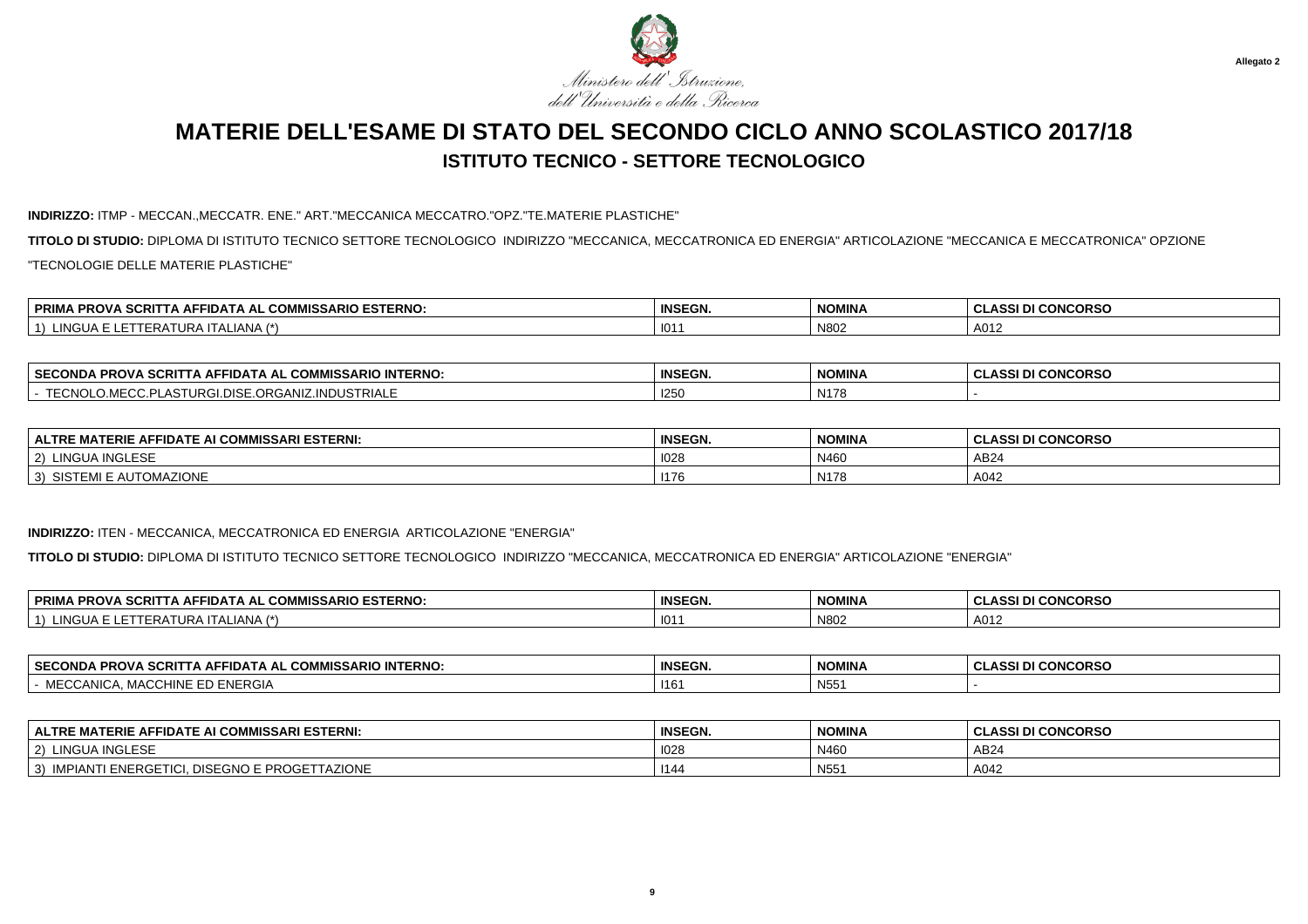

#### **INDIRIZZO:** ITCS - TRASPORTI E LOGISTICA ARTICOLAZIONE "COSTRUZIONE DEL MEZZO"

**TITOLO DI STUDIO:** DIPLOMA DI ISTITUTO TECNICO SETTORE TECNOLOGICO INDIRIZZO "TRASPORTI E LOGISTICA" ARTICOLAZIONE "COSTRUZIONE DEL MEZZO"

| <i>I</i> IISSARIO ESTERNO:<br>∣ PRIMA<br>$\sim$<br>. SCRIT<br>IA AL COM<br><b>AFFIDA</b><br>-RUV. | <b>INSEGN.</b> | <b>NOMINA</b> | I CONCORSO<br><b>CLASSI</b> |
|---------------------------------------------------------------------------------------------------|----------------|---------------|-----------------------------|
| $\sim$<br>. ALIANA (*`<br>.NGUA<br>$\mathbf{A}$<br>ERA<br>URA                                     | 101            | N80           | A012                        |

| <b>SECC</b><br><b>INTERNO:</b><br>^^<br>. COMMISSARIO<br><b>PROVA</b><br>=CONDA<br>-IDA I A AL<br>-SURI 1 | <b>INSEGN.</b> | <b>NOMINA</b>         | <b>CONCORSO</b><br>.<br>--- |
|-----------------------------------------------------------------------------------------------------------|----------------|-----------------------|-----------------------------|
| $\sim$<br>.<br><b>IMPIAN I</b><br>UR/<br><b>909L</b><br>.<br>.<br>ノレレ ハルレムムマ                              | 1470<br>.      | <b>NI53</b><br>1955 - |                             |

| ∣ ALTRE MATERIE AFFIDATE AI COMMISSARI ESTERNI:                                 | <b>INSEGN.</b> | <b>NOMINA</b>   | <b>CLASSI DI CONCORSO</b> |
|---------------------------------------------------------------------------------|----------------|-----------------|---------------------------|
| <b>TINE E SISTEMI</b><br>I PROPULSIVI<br><b>MECCANICA</b><br>MACCH<br>つい<br>ᇺᇅᇅ | 1160           | <b>N539</b>     | A042                      |
| ELETTRONICA E AUTOMAZIONE<br>ECNICA.<br>ີ FTTRO⊺⊨ບ…<br>3)                       | 1128           | N <sub>53</sub> | A040                      |

### **INDIRIZZO:** ITCT - TRASPORTI E LOGISTICA ART."COSTRUZ. MEZZO" OPZ."COSTRUZIONI AERONAUTICHE"

**TITOLO DI STUDIO:** DIPLOMA DI ISTITUTO TECNICO SETTORE TECNOLOGICO INDIRIZZO "TRASPORTI E LOGISTICA" ARTICOLAZIONE "COSTRUZIONE DEL MEZZO" OPZIONE "COSTRUZIONI AERONAUTICHE"

| <b>PRIMA</b><br>ISSARIO ESTERNO:<br><b>CODIT</b><br><b>PROVA</b><br>-IDA I /<br>.COMP<br>A AL<br>. ан<br>A JURII<br>$\overline{\phantom{a}}$ | <b>INSEGN.</b> | <b>NOMINA</b> | I CONCORSO<br>0.001 <sub>0</sub><br>$\sim$<br>9331 D.<br>u |
|----------------------------------------------------------------------------------------------------------------------------------------------|----------------|---------------|------------------------------------------------------------|
| IANDA<br>ING<br>. II ALIANA<br>URA<br>4 ו<br>⊢₩∆                                                                                             | 101            | N802          | A012                                                       |

| <b>SECO</b><br>.<br>.<br>יים<br>$\cdot$<br>ום בו בוו.<br>auru<br>. שואמכטוויי<br>' IN LERINU<br>7 N U<br>- - - | <b>INSEGN.</b> | <b>NOMINA</b> | .<br>טרחשעו<br>u<br>w<br>. |
|----------------------------------------------------------------------------------------------------------------|----------------|---------------|----------------------------|
| D.<br>INCU<br>י הג<br><b>ALIA</b><br>ירש<br>``<br>.                                                            | -124           | N001          |                            |

| <b>ALTRE MATERIE AFFIDATE AI COMMISSARI ESTERNI:</b> | <b>INSEGN.</b> | <b>NOMINA</b>    | <b>I CONCORSO</b><br>A COI<br>ULASSI DI |
|------------------------------------------------------|----------------|------------------|-----------------------------------------|
| 2) ELETTROTECNICA, ELETTRONICA E AUTOMAZIONE         | 1128           | N <sub>533</sub> | A040                                    |
| MACCHINE E SISTEMI PROPULSIVI<br>3) MECCANICA,       | <b>1160</b>    | N832             | A038 A042                               |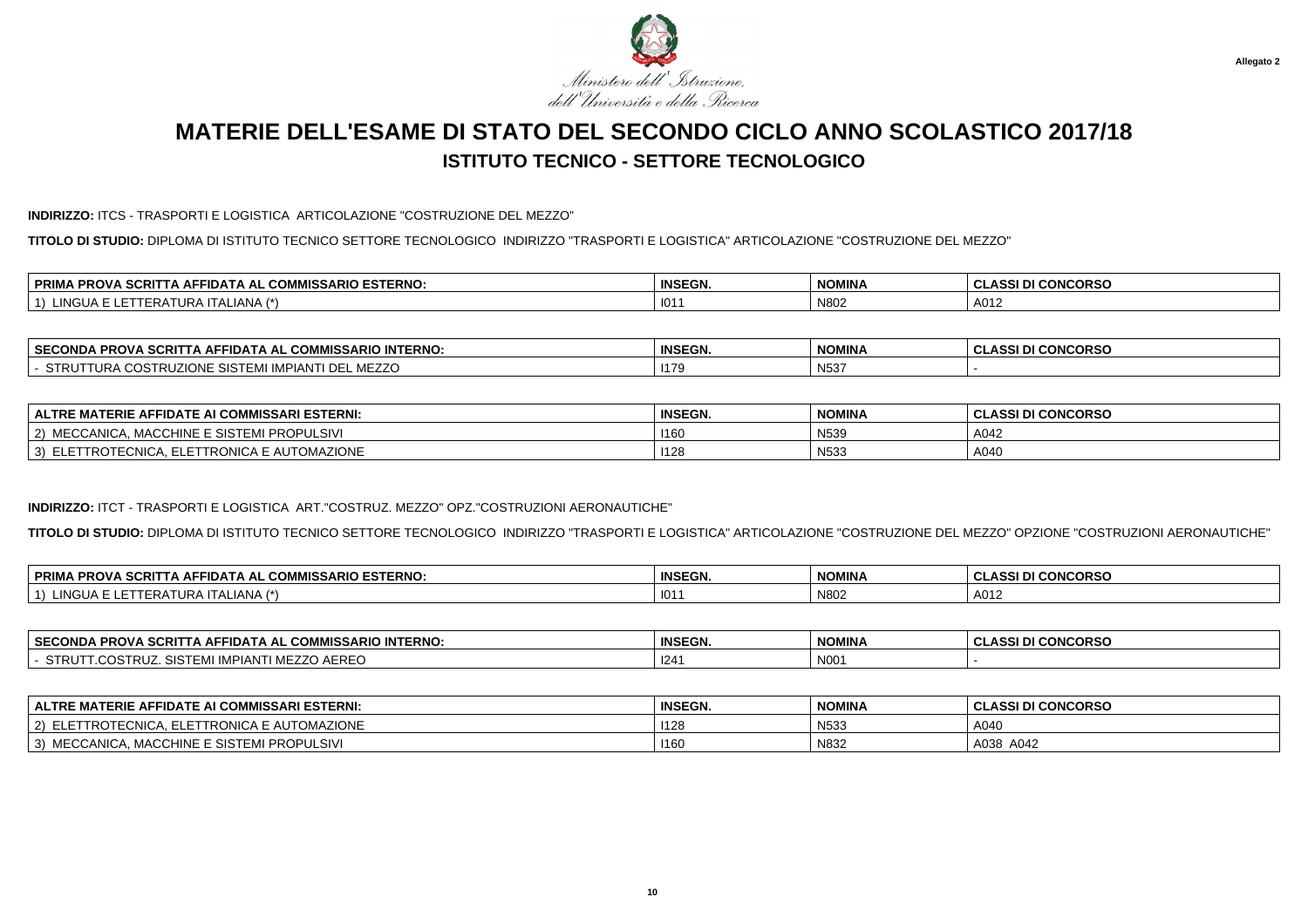

**INDIRIZZO:** ITCV - TRASPORTI E LOGISTICA ART."COSTRUZ. MEZZO" OPZ."COSTRUZIONI NAVALI"

**TITOLO DI STUDIO:** DIPLOMA DI ISTITUTO TECNICO SETTORE TECNOLOGICO INDIRIZZO "TRASPORTI E LOGISTICA" ARTICOLAZIONE "COSTRUZIONE DEL MEZZO" OPZIONE "COSTRUZIONI NAVALI"

| . COMMISSARIO ESTERNO:<br><b>DDIM</b><br><b>SCRI</b><br><b>AFFIDAT</b><br>PRO.<br>AL. | <b>INSEGN.</b> | <b>NOMINA</b> | <b>CONCORSO</b><br><b>CLASSI</b> |
|---------------------------------------------------------------------------------------|----------------|---------------|----------------------------------|
| . I A /*`<br>101<br>·RAI<br><b>ALIANA</b><br>IIRH                                     | 101            | N80           | A012                             |

| <b>SECONDA</b><br>IISSARIO INTERNO:<br><b>CON</b><br>`FFIDATA AL J<br><b>VA SCRIT</b><br>∴iA AF'<br>י מט<br>ושט א | <b>INSEGN.</b> | <b>NOMINA</b>    | <b>CONCORSO</b><br>$\sim$ $\sim$ $\sim$<br>. JLAJJ. |
|-------------------------------------------------------------------------------------------------------------------|----------------|------------------|-----------------------------------------------------|
| <b>NAVAL</b><br>STRL<br>.COSTRUZ<br><b>IVIL</b><br><b>E</b> IVII<br>- - - - - - - - -<br>.                        | 1242           | N <sub>184</sub> |                                                     |

| ALTRE MATERIE AFFIDATE AI COMMISSARI ESTERNI:           | <b>INSEGN.</b> | <b>NOMINA</b> | <b>CLASSI DI CONCORSO</b> |
|---------------------------------------------------------|----------------|---------------|---------------------------|
| 2) ELETTROTECNICA.<br><b> ELETTRONICA E AUTOMAZIONE</b> | 1128           | N533          | A040                      |
| ، MACCHINE E SISTEMI PROPULSIVI<br>3) MECCANICA,        | 1160           | N871          | A039 A042                 |

### **INDIRIZZO:** ITCD - TRASPORTI E LOGISTICA ARTICOLAZIONE "CONDUZIONE DEL MEZZO"

**TITOLO DI STUDIO:** DIPLOMA DI ISTITUTO TECNICO SETTORE TECNOLOGICO INDIRIZZO "TRASPORTI E LOGISTICA" ARTICOLAZIONE " CONDUZIONE DEL MEZZO"

| <b>VA SCRIT</b><br><b>PRIM</b><br><b>IISSARIO ESTERNO.</b><br>. PROV<br>_ COMM<br>$\mathsf{A}$ AFFIDAT $\mathsf{A}$<br>· AI · | <b>INSEGN.</b> | <b>NOMINA</b> | <b>II CONCORSO</b><br>$\ddot{\phantom{1}}$ |
|-------------------------------------------------------------------------------------------------------------------------------|----------------|---------------|--------------------------------------------|
| $\sim$<br>IANA (*<br>JR /<br>INGUA<br>1 E R A<br><b>IIA</b>                                                                   | 101            | N802          | A012                                       |

| <b>SECONDA</b><br><b>. PROVA SCRIT</b><br><b>MMISSARIO INTERNO.</b><br>·IDATA AL<br>. IA AF'<br>. ייט          | <b>INSEGN.</b> | <b>NOMINA</b>    | I DI CONCORSO<br>ula. |
|----------------------------------------------------------------------------------------------------------------|----------------|------------------|-----------------------|
| c<br>$\sim$<br>$\overline{\phantom{a}}$<br><b>NAV</b><br>I UR.<br>LIUNE MEZZU<br>IUNE SIRU<br>'NU.<br>ov.<br>. | 117            | N <sub>591</sub> |                       |

| ∣ ALTRE MATERIE AFFIDATE AI COMMISSARI ESTERNI:                                                                  | <b>INSEGN.</b> | <b>NOMINA</b>    | <b>II DI CONCORSO</b><br>והה ג |
|------------------------------------------------------------------------------------------------------------------|----------------|------------------|--------------------------------|
| $T$ $\sim$ $\sim$ $\sim$ $\sim$ $\sim$<br>ELETTRONICA E AUTOMAZIONE<br>$\sim$<br><b>IROTECNICA</b><br>$\epsilon$ | 1128           | N <sub>533</sub> | A040                           |
| \ E MACCHINE<br>`` MECCANICA .<br>$\sim$                                                                         | 1159           | N <sub>551</sub> | A042                           |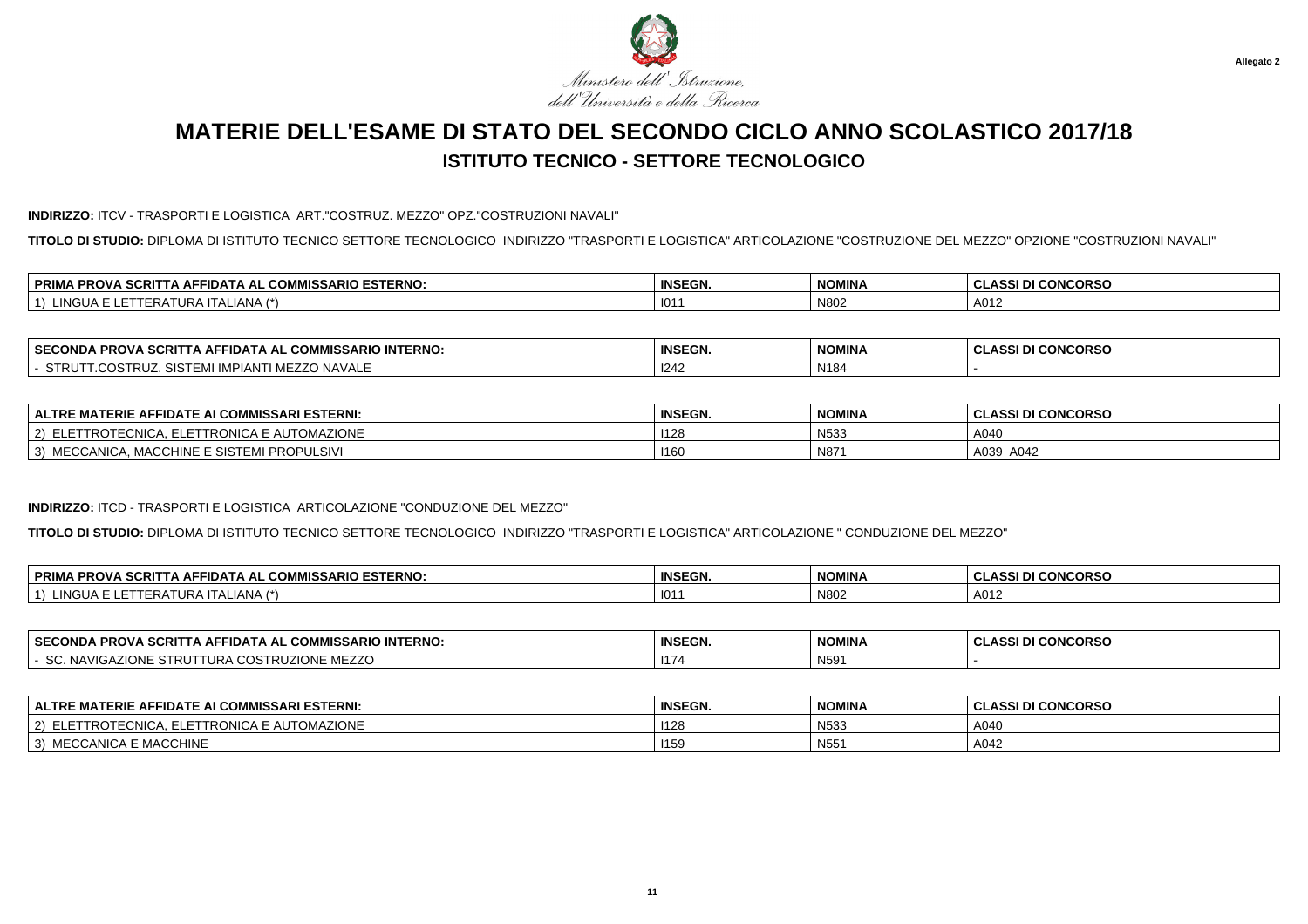

### **INDIRIZZO:** ITCR - TRASPORTI LOGISTICA ART. "CONDUZIONE MEZZO" OPZ."CONDUZIONE MEZZO AEREO"

**TITOLO DI STUDIO:** DIPLOMA DI ISTITUTO TECNICO SETTORE TECNOLOGICO INDIRIZZO "TRASPORTI E LOGISTICA" ARTICOLAZIONE "CONDUZIONEDEL MEZZO" OPZIONE "CONDUZIONE DEL MEZZO AEREO"

| <b>SCRIT</b><br><b>IMISSARIO ESTERNO:</b><br>. DDIM<br>י הוווווחי<br>.<br><b>PROVA</b><br>∴A A⊢'<br>·IDA L<br>. д.<br>ww<br>'NIMA<br>-- | <b>INSEGN</b><br>LVI. | <b>NOMINA</b> | <b>CONCORSC</b><br><b>CLASSI</b> |
|-----------------------------------------------------------------------------------------------------------------------------------------|-----------------------|---------------|----------------------------------|
| $\sim$<br><b>IN 17</b><br>ALIANA<br>ERA.<br>- 11 JA<br>כיצו<br>$U\Gamma$<br>. .                                                         | 10 <sup>1</sup>       | N80           | A012                             |

| <b>SECONDA</b><br>----<br><b>INTERNO:</b><br>\ AFFIDATA AL<br>. COMMISSARIO<br>`^RITT⊾.<br>VA อเ<br>rnu.                     | <b>INSEGN.</b> | NOMINA                      | <b>CONCORSO</b><br>$\cdots$<br>.<br>u<br>u |
|------------------------------------------------------------------------------------------------------------------------------|----------------|-----------------------------|--------------------------------------------|
| .coc<br>AZIONE STRUT<br>$\sim$ $\sim$<br>.<br><b>NAVIGAZIC</b><br>. URA<br>AEREC<br>. JUSI P<br>JNF<br>I RU4<br>IVIL<br>---- | <b>I256</b>    | $\sim$ 1.000 $\sim$<br>N574 |                                            |

| │ ALTRE MATERIE AFFIDATE AI COMMISSARI ESTERNI:                                   | <b>INSEGN.</b> | <b>NOMINA</b>    | <b>I CONCORSO</b><br><b>CLASSIDI</b> |
|-----------------------------------------------------------------------------------|----------------|------------------|--------------------------------------|
| E AUTOMAZIONE<br>-^* ''^<br>FTRONICA I<br>$\sim$<br><b>IRUTEUNIUA</b><br><u>_</u> | 1128           | N <sub>533</sub> | A040                                 |
| A E MACCHINE<br><b>ANICA</b><br>$\sim$<br>™ECCA ™                                 | 1159<br>.      | N575             | A038<br>A042                         |

### **INDIRIZZO:** ITCN - TRASPORTI LOGISTICA ART. "CONDUZIONE MEZZO" OPZ."CONDUZIONE MEZZO NAVALE"

**TITOLO DI STUDIO:** DIPLOMA DI ISTITUTO TECNICO SETTORE TECNOLOGICO INDIRIZZO "TRASPORTI E LOGISTICA" ARTICOLAZIONE "CONDUZIONEDEL MEZZO" OPZIONE "CONDUZIONE DEL MEZZONAVALE"

| <b>ESTERNO</b><br><b>SCRI</b><br><b>PRIM</b><br>. PROV<br>COMMICS<br>ADIO<br><b>AFFIDAT</b><br>\ AL<br>wuw<br><b>INIDJARIU</b> | <b>INSEGN.</b> | <b>NOMINA</b> | <b>I CONCORSO</b><br>DI<br>ula. |
|--------------------------------------------------------------------------------------------------------------------------------|----------------|---------------|---------------------------------|
| 11121<br>$\mathbf{A}$<br>∴⊾IANA<br>IURA II <i>I</i><br>ERAI<br>NGUA                                                            | 101            | N802          | A012                            |

| <b>SECOND</b><br><b>INTERNO</b><br><b>PROVA</b><br>. COMMISSARIO<br>IDA I A AL<br>- SCRIL.<br>IVIJA | <b>INSEGN</b> | <b>NOMINA</b> | I CONCORSO<br><b>CLASSI</b> |
|-----------------------------------------------------------------------------------------------------|---------------|---------------|-----------------------------|
| <b>NAVALE</b><br>ZIONE<br>.NAVIGA<br>ົ<br>URA<br><b>STRU</b><br>M<br>JU.<br>ט רו<br>,,,,,           | 1243          | N095          |                             |

| <b>ALTRE MATERIE AFFIDATE AI COMMISSARI ESTERNI:</b>    | <b>INSEGN.</b> | <b>NOMINA</b>    | <b>CLASSI DI CONCORSO</b> |
|---------------------------------------------------------|----------------|------------------|---------------------------|
| ) ELETTROTECNICA. ELETT<br>TTRONICA E AUTOMAZIONE<br>2) | 1128           | N <sub>53</sub>  | A040                      |
| MECCANICA<br>$\vert 3 \rangle$<br>\ E MACCHINE          | 1159           | N <sub>582</sub> | A039 A042                 |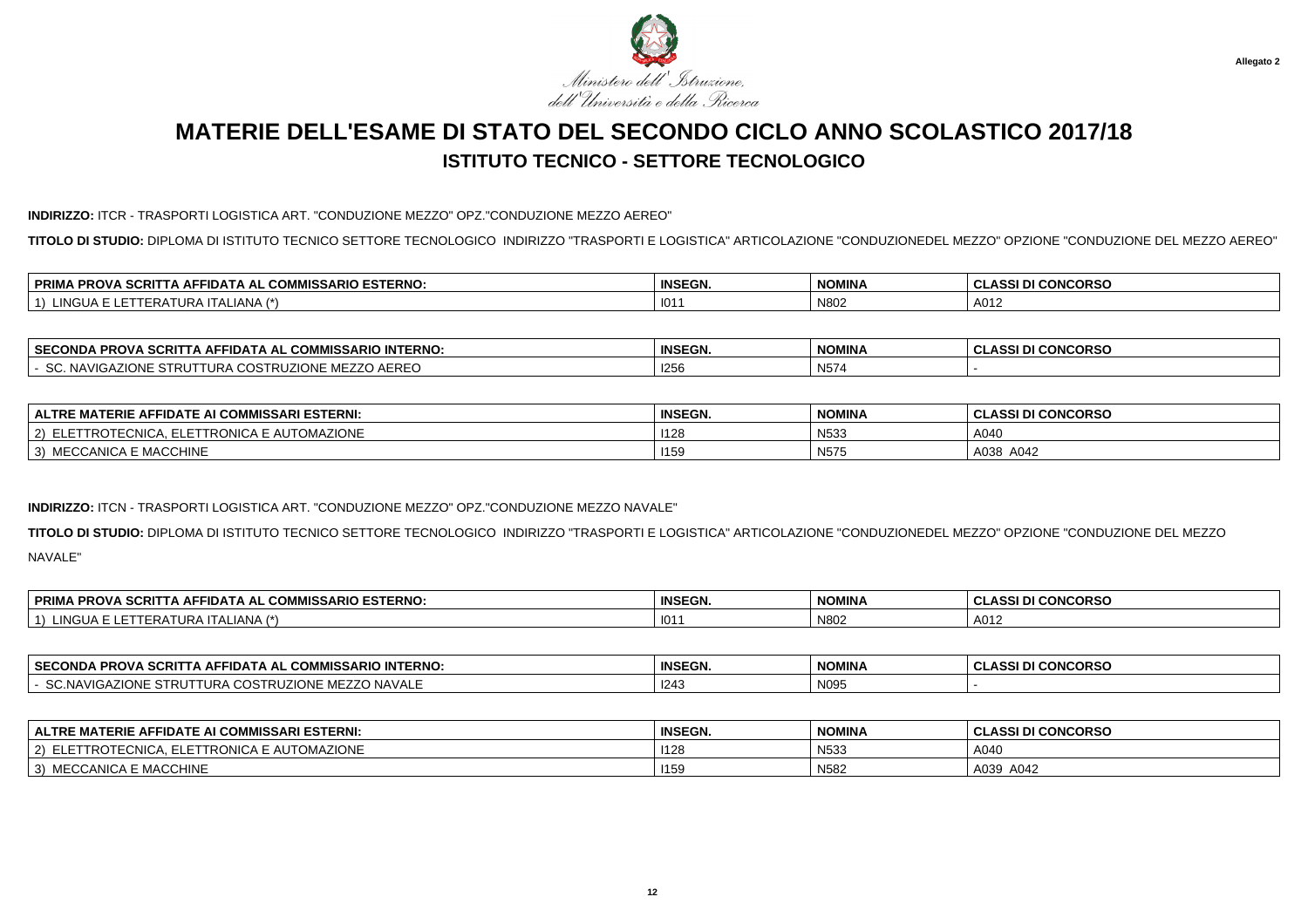

#### **INDIRIZZO:** ITCI - TRASP.LOGISTI. ART. "CONDUZIONE MEZZO" OPZ."COND. APPAR.IMPIANTI MARITTIMI"

**TITOLO DI STUDIO:** DIPLOMA DI ISTITUTO TECNICO SETTORE TECNOLOGICO INDIRIZZO "TRASPORTI E LOGISTICA" ARTICOLAZIONE "CONDUZIONEDEL MEZZO" OPZIONE "CONDUZIONE DI APPARATI EIMPIANTI MARITTIMI"

| L COMMISSARIO ESTERNO:<br>'A SCRI'<br><b>PRIM</b><br>ITA AFFIDATA<br>PROV.<br>IA AL.          | <b>INSEGN.</b> | <b>NOMINA</b> | <b>I CONCORSO</b><br><b>CLASSI</b> |
|-----------------------------------------------------------------------------------------------|----------------|---------------|------------------------------------|
| . INICIT<br>$\mathbf{1} \mathbf{A}$ $\mathbf{A}$<br>.<br>URA<br>IERAI<br>JUA<br>. II ALIANA 1 | 101            | N80           | A012                               |

| _ COMMISSARIO INTERNO:<br><b>A PROVA SCRITT</b><br><b>SECONDA</b><br>. ∧ AFFIDA™<br>- IA A' - | <b>INSEGN.</b> | <b>NOMINA</b>   | I CONCORSO<br><b>CLASSI</b> |
|-----------------------------------------------------------------------------------------------|----------------|-----------------|-----------------------------|
| : MACCHINE<br>$\sim$<br>CCANICA<br><b>11/11</b>                                               | 11F            | N <sub>58</sub> |                             |

| <b>ALTRE MATERIE AFFIDATE AI COMMISSARI ESTERNI:</b>                           | <b>INSEGN.</b> | <b>NOMINA</b>   | <b>I CONCORSO</b><br>וה והה<br>-4551 D. |
|--------------------------------------------------------------------------------|----------------|-----------------|-----------------------------------------|
| E AUTOMAZIONE<br>- -<br><b>ETTRONICA E</b><br>LI ROTECNICA.                    | 1126           | N <sub>53</sub> | A040                                    |
| COSTRUZIONE MEZZO NAVALE<br>ONE<br>$\sim$<br>, URA C<br>: STRU<br>SC.NAVIGAZIC | 1243           | N095            | A043                                    |

#### **INDIRIZZO:** ITLG - TRASPORTI E LOGISTICA ARTICOLAZIONE "LOGISTICA"

**TITOLO DI STUDIO:** DIPLOMA DI ISTITUTO TECNICO SETTORE TECNOLOGICO INDIRIZZO "TRASPORTI E LOGISTICA" ARTICOLAZIONE "LOGISTICA"

| . SCRI1<br>' PRIMA<br><b>RIO ESTERNO.</b><br>. PROV/<br>·IDA:<br>AF<br>. IM<br>ו בא<br>, , ,<br>. u<br>. . | <b>INSEGN.</b> | <b>NOMINA</b> | <b>I DI CONCORSO</b><br>. .<br>. GLA. |
|------------------------------------------------------------------------------------------------------------|----------------|---------------|---------------------------------------|
| $I$ ANIA $\left\{ \pm 1 \right\}$<br>. INIC<br>TI ALIANA<br>URA<br>FRA<br>1UA                              | $\sim$<br>10   | N802          | A012                                  |

| ⊥SECON"<br>.<br><b><i>IMISSARIO INTERNO:</i></b><br><b>PROVA</b><br>SCRIT<br>ו באנו<br>י בנ.<br>- Δ⊫'<br>IA AL | <b>INSEGN.</b> | <b>NIOMINIA</b><br>NUMINA | <b>CONCORSC</b><br>.<br>-8331 |
|----------------------------------------------------------------------------------------------------------------|----------------|---------------------------|-------------------------------|
| <b>LOGISTICA</b>                                                                                               | 1155           | N838                      |                               |

| <b>ALTRE MATERIE AFFIDATE AI COMMISSARI ESTERNI:</b> | <b>INSEGN.</b> | <b>NOMINA</b>    | <b>CLASSI DI CONCORSO</b> |
|------------------------------------------------------|----------------|------------------|---------------------------|
| . ELETTRONICA E AUTOMAZIONE<br>ELETTROTECNICA.<br>2) | 1128           | N <sub>533</sub> | A040                      |
| <b>MECCANICA E MACCHINE</b><br>3)                    | 1159           | N <sub>55</sub>  | A042                      |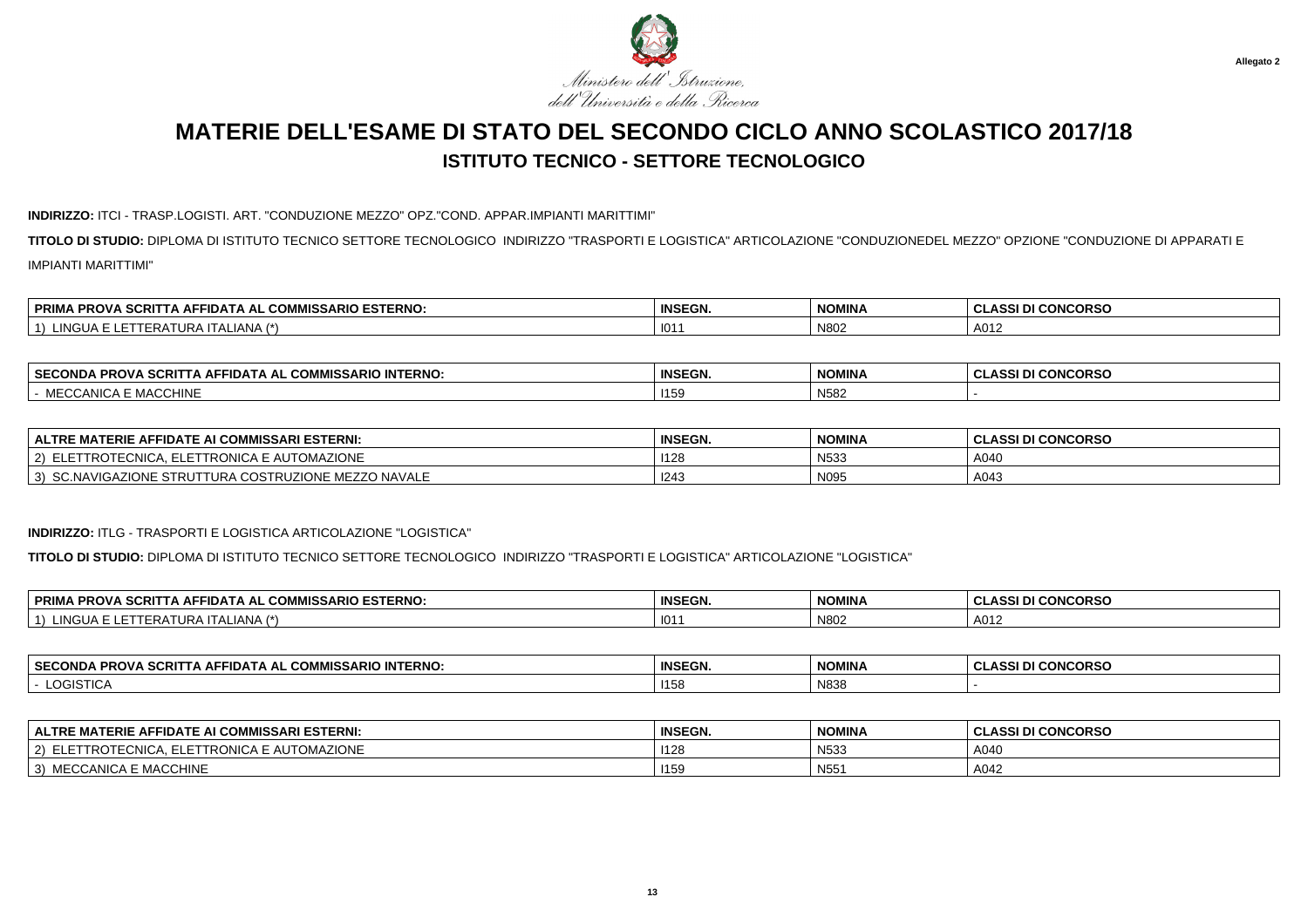

### **INDIRIZZO:** ITEC - ELETTRONICA ED ELETTROTECNICA ARTICOLAZIONE "ELETTRONICA"

**TITOLO DI STUDIO:** DIPLOMA DI ISTITUTO TECNICO SETTORE TECNOLOGICO INDIRIZZO "ELETTRONICA ED ELETTROTECNICA" ARTICOLAZIONE "ELETTRONICA"

| . COMMISSARIO ESTERNO:<br>$\sim$<br><b>PRIM</b><br>odo"<br><b>TFIDA</b><br>. .<br>AL<br>A.<br>эu<br>'NU | <b>INSEGN</b> | <b>NOMINA</b> | <b>I CONCORSO</b><br>. .<br>.<br>งมางง |
|---------------------------------------------------------------------------------------------------------|---------------|---------------|----------------------------------------|
| 11121<br>NGUA.<br><b>I ALIANA</b><br>URA<br>⊂n⊬                                                         | 101           | N802          | A012                                   |

| <b>SECONDA</b><br>$\mathsf{A}$ SCRITT<br><b>'IMISSARIO INTERNO:</b><br>opov<br>IDA I A AL<br>rru<br>. uuw | <b>INSEGN.</b> | <b>NOMINA</b> | <b>CONCORSO</b><br>. .<br>w<br>u<br>$-2-1$ |
|-----------------------------------------------------------------------------------------------------------|----------------|---------------|--------------------------------------------|
| $T T \cap Y$<br>™ PROJ<br>TRONIC<br>TRICI<br>- ⊢<br>.OIOTEMI LLET<br>.                                    | 1188           | N586          |                                            |

| <b>FIDATE AI COMMISSARI ESTERNI:</b><br><b>.TERIE AFF</b><br><b>ALTRE</b><br><b>ு MA</b> ட | <b>INSEGN.</b> | <b>NOMINA</b> | <b>I CONCORSO</b><br>.001 <sub>D</sub><br>$\sim$<br>833 U<br>◡ |
|--------------------------------------------------------------------------------------------|----------------|---------------|----------------------------------------------------------------|
| A INGLESF<br>LINGU/<br>2)                                                                  | 1028           | N460          | AB <sub>24</sub>                                               |
| II AUTOMATIC<br>$\sim$<br>3)<br>515 1                                                      | 1175           | N884          | A040                                                           |

### **INDIRIZZO:** ITET - ELETTROTECNICA ED ELETTRONICA ARTICOLAZIONE "ELETTROTECNICA"

**TITOLO DI STUDIO:** DIPLOMA DI ISTITUTO TECNICO SETTORE TECNOLOGICO INDIRIZZO "ELETTRONICA ED ELETTROTECNICA" ARTICOLAZIONE "ELETTROTECNICA"

| . PROVA SCRITT<br>. COMMISSARIO ESTERNO:<br><b>PRIM</b><br><b>A AFFIDAT</b><br>$\mathbf{A}$ | <b>INSEGN.</b> | <b>NOMINA</b> | I DI CONCORSO<br>יים ג<br>◡∟∼ |
|---------------------------------------------------------------------------------------------|----------------|---------------|-------------------------------|
| _IANA (*)<br>$\mathbf{1}$<br>$H$ ir $\Delta$<br>'NGUA<br>1 E R A                            | $101^\circ$    | N802          | A012                          |

| <b>SECONDA</b><br>A SCRITTA AFFIDATA AL COMMISSARIO INTERNO:<br>$\sim$ DDAU $\sim$<br>. PRUVA SU. | <b>INSEGN.</b> | <b>NOMINA</b> | <b>DI CONCORSO</b><br>. . |
|---------------------------------------------------------------------------------------------------|----------------|---------------|---------------------------|
| <b>UTOMATICI</b><br>SISTEN<br>שר                                                                  | 1175           | N334          |                           |

| <b>IMISSARI ESTERNI:</b><br><b>TERIE</b><br>: AFFIDATE AI COMMISS/<br><b>ALTRE</b> | INSEGN. | <b>NOMINA</b> | <b>I CONCORSO</b><br>0.00101<br>DI. |
|------------------------------------------------------------------------------------|---------|---------------|-------------------------------------|
| LINGUA INGLESE<br>$ 2\rangle$                                                      | 1028    | N46           | AB24                                |
| ) ELETTROTECNICA ED ELETTRONICA<br>3)                                              | 1127    | N584          | A040                                |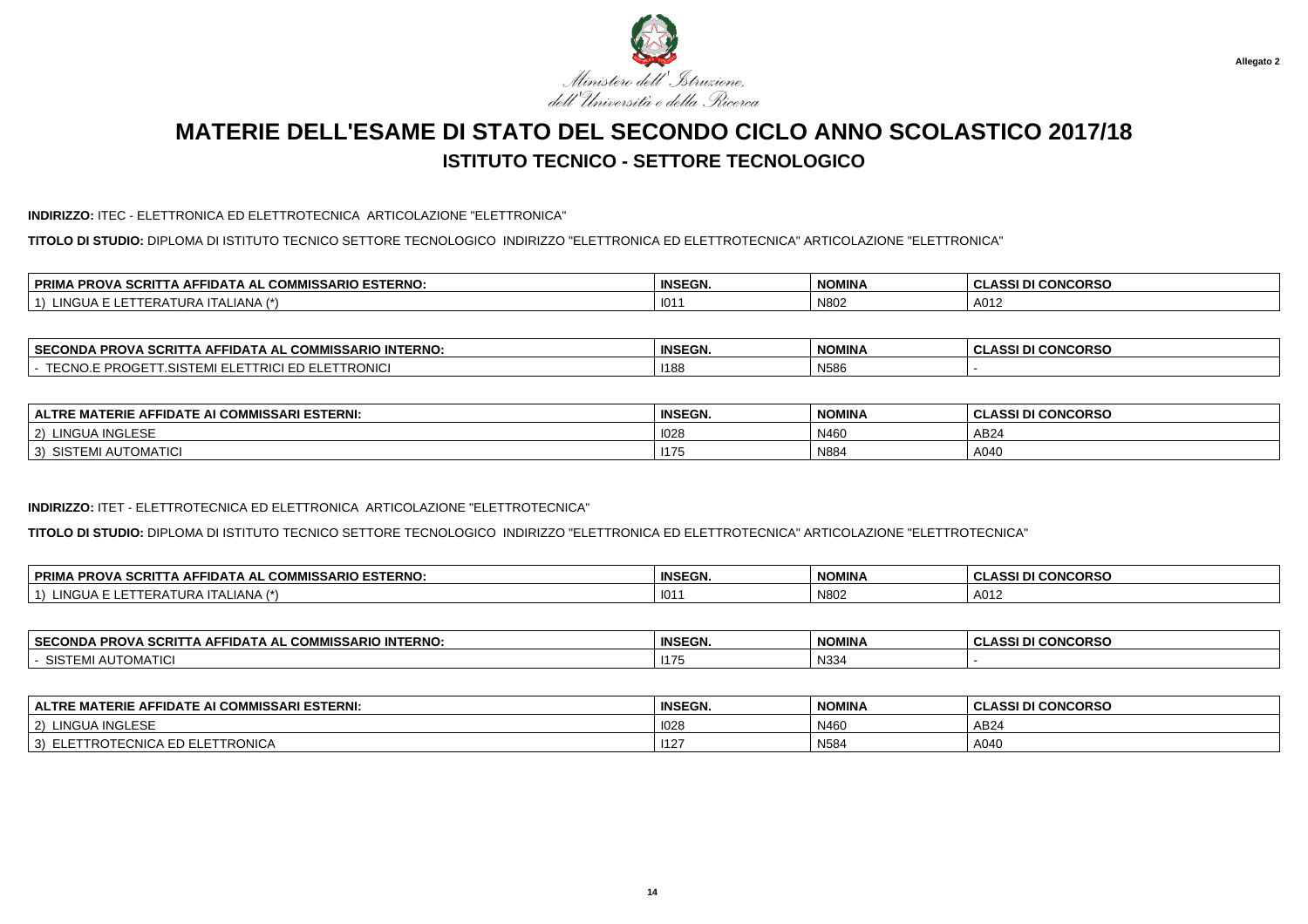

#### **INDIRIZZO:** ITAT - ELETTRONICA ED ELETTROTECNICA ARTICOLAZIONE "AUTOMAZIONE"

**TITOLO DI STUDIO:** DIPLOMA DI ISTITUTO TECNICO SETTORE TECNOLOGICO INDIRIZZO "ELETTRONICA ED ELETTROTECNICA" ARTICOLAZIONE "AUTOMAZIONE"

| CCDIT<br><b>COMMISSARIO ESTERNO:</b><br><b>PRIM</b><br>ווטי<br>FFIDA<br>\ AL<br>. Аг<br>انا 3<br>אשי<br>N.I | <b>INSEGN.</b> | <b>NOMINA</b> | <b>I CONCORSO</b><br>1221<br>833 |
|-------------------------------------------------------------------------------------------------------------|----------------|---------------|----------------------------------|
| 11121<br><b>LALIANA</b><br>NGUA<br>. .<br>ERF<br>UNA                                                        | . 101          | N80.          | A012                             |

| <b>∣ SECONDA</b><br>. PROVA SCRITT<br>NTERNO. ר<br>DIC<br>FIDA I A AL<br>$\ldots$ . A A $\vdash$<br>- JUMMISSAR" -  | <b>INSEGN.</b> | NOMINA | <b>CONCORSO</b><br>ັບLASS! Γ΄ |
|---------------------------------------------------------------------------------------------------------------------|----------------|--------|-------------------------------|
| . <i>.</i><br><b>CIC</b><br><b></b><br>TRONIC<br>' RIC<br>. . nuu<br>- 11.919<br>$\mathsf{L} \mathsf{L} \mathsf{L}$ | 1188           | N586   |                               |

| FFIDATE AI COMMISSARI ESTERNI:<br>: MATERIE AFF<br><b>ALTRE</b>                 | <b>INSEGN.</b> | <b>NOMINA</b> | <b>I CONCORSO</b><br>$\sim$<br>. ASSI D'<br>-GLASSI DI |
|---------------------------------------------------------------------------------|----------------|---------------|--------------------------------------------------------|
| <b>JA INGLESF</b><br><b>LINGUA</b><br>2)                                        | 1028           | N460          | AB24                                                   |
| ' ETTRONICA<br>$20$ NIIO<br>3)<br><u>rn</u><br>TTROTE<br>՟՟՟՟՟<br>ED.<br>EUNIUA | $ 12\rangle$   | N584          | A040                                                   |

#### **INDIRIZZO:** ITIA - INFORMATICA E TELECOMUNICAZIONI ARTICOLAZIONE "INFORMATICA"

**TITOLO DI STUDIO:** DIPLOMA DI ISTITUTO TECNICO SETTORE TECNOLOGICO INDIRIZZO "INFORMATICA E TELECOMUNICAZIONI" ARTICOLAZIONE "INFORMATICA"

| <b>PRIMA</b><br><b>A PROVA SCRITT</b><br>IISSARIO ESTERNO:<br>FIDATA AL<br>∴ ∪UM™<br>. IA AF | <b>INSEGN</b> | <b>NOMINA</b> | I DI CONCORSO<br><b>ULAJJI</b> |
|----------------------------------------------------------------------------------------------|---------------|---------------|--------------------------------|
| ING<br>TI ALIANA<br>, URA 1<br>"י<br>⊢RA                                                     | 101           | N802          | A012                           |

| <b>SECONDA</b><br>A AFFIDATA AL COMMISSARIO INTERNO:<br>$\sim$<br>CRIT<br>-RU<br>. . | <b>INSEGN.</b> | <b>NOMINA</b>    | <b>I CONCORSO</b><br>DI |
|--------------------------------------------------------------------------------------|----------------|------------------|-------------------------|
| 2107<br>ا ت⊔ب<br>.                                                                   | 117            | N <sub>047</sub> |                         |

| <b>MISSARI ESTERNI:</b><br><b>TERIE</b><br><b>FIDATE AI COMMISS</b><br><b>ALTRE</b><br>΄ ΔΕΡ | INSEGN. | <b>NOMINA</b> | <b>I CONCORSO</b><br>יה והה<br>. UL |
|----------------------------------------------------------------------------------------------|---------|---------------|-------------------------------------|
| LINGUA INGLESE<br>$'$ 2)                                                                     | 1028    | N46           | AB24                                |
| INFORMATICA<br>3)                                                                            | 1044    | N047          | A041                                |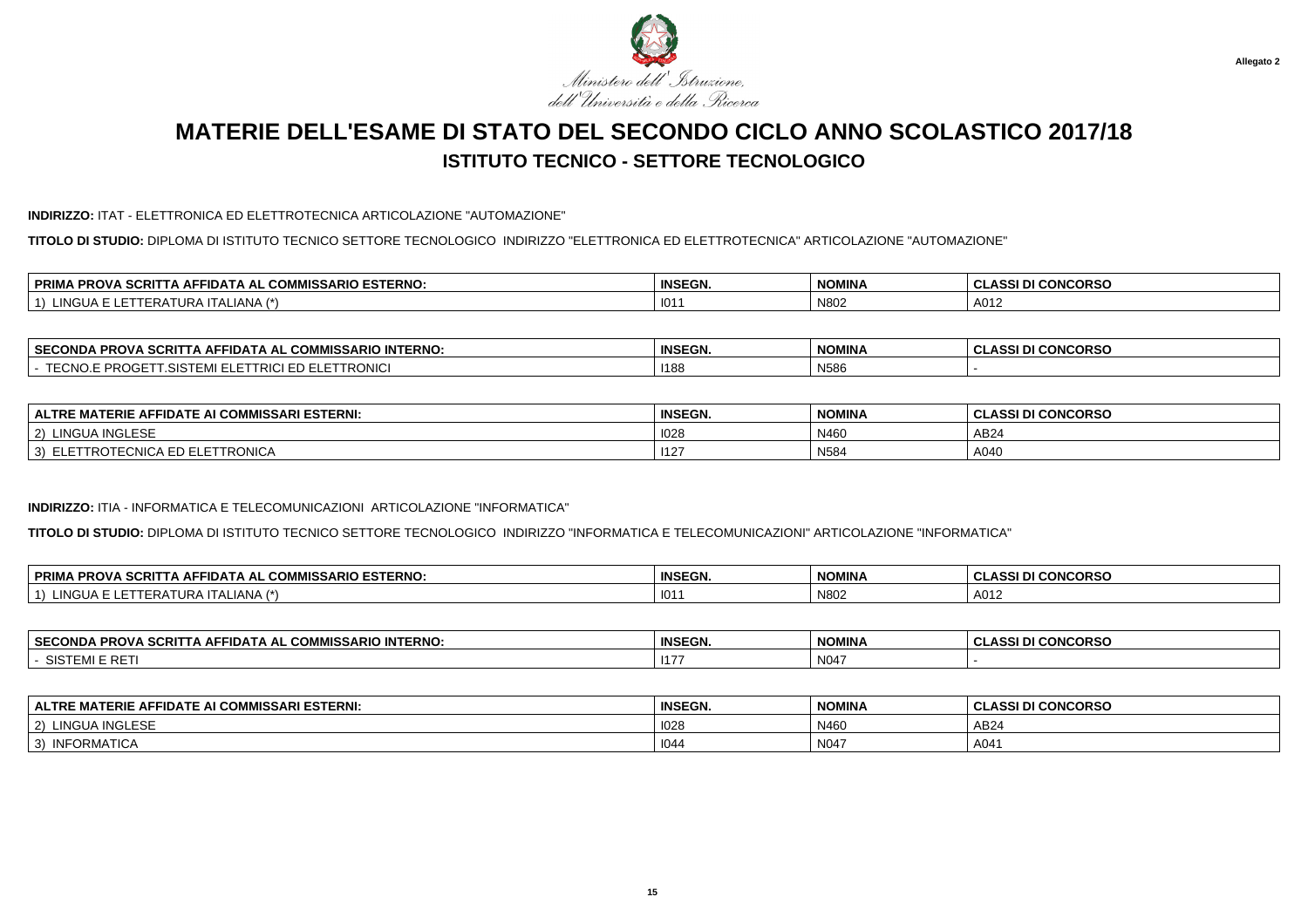

#### **INDIRIZZO:** ITTL - INFORMATICA E TELECOMUNICAZIONI ARTICOLAZIONE "TELECOMUNICAZIONI"

**TITOLO DI STUDIO:** DIPLOMA DI ISTITUTO TECNICO SETTORE TECNOLOGICO INDIRIZZO "INFORMATICA E TELECOMUNICAZIONI" ARTICOLAZIONE "TELECOMUNICAZIONI"

| <i>I</i> IISSARIO ESTERNO:<br>∣ PRIMA<br>$\sim$<br>. SCRIT<br>IA AL COM<br><b>AFFIDA</b><br>TRUV. | <b>INSEGN.</b> | <b>NOMINA</b> | I CONCORSO<br><b>CLASSI</b> |
|---------------------------------------------------------------------------------------------------|----------------|---------------|-----------------------------|
| $\sim$<br>. ALIANA (*`<br>.NGUA<br>$\mathbf{A}$<br>ERA<br>URA                                     | 101            | N80           | A012                        |

| <b>SECO</b><br><b>INTERNO</b><br>.<br>FIDATA AL<br>CRIT<br>ONDA<br>. AF<br>ISSARIL<br>י מט<br>w | <b>INSEGN.</b> | <b>NOMINA</b> | <b>CONCORSO</b><br>$\mathbf{A}$ |
|-------------------------------------------------------------------------------------------------|----------------|---------------|---------------------------------|
| -107<br>ا ت⊔ر<br>" ™                                                                            | . 117          | N886          |                                 |

| <b>MISSARI ESTERNI:</b><br>ERIE AI<br><b>ALTRE</b><br>$\mathbf{r}$<br><b>IDATE</b><br>^-<br><br>u<br>. . | <b>INSEGN.</b> | <b>NOMINA</b> | <b>I CONCORSO</b><br>$\sim$<br>ACC'<br>. ULAJJI DI |
|----------------------------------------------------------------------------------------------------------|----------------|---------------|----------------------------------------------------|
| <b>INGLESF</b><br>2)<br>I INGL<br>$\epsilon$                                                             | 1028           | N460          | AB24                                               |
| ECOMUNICAZIONI<br>3)                                                                                     | 1195           | N886          | A040                                               |

#### **INDIRIZZO:** IT15 - GRAFICA E COMUNICAZIONE

**TITOLO DI STUDIO:** DIPLOMA DI ISTITUTO TECNICO SETTORE TECNOLOGICO INDIRIZZO "GRAFICA E COMUNICAZIONE"

| . PROVA SCRITT<br>. COMMISSARIO ESTERNO:<br><b>PRIM</b><br><b>A AFFIDAT</b><br>$\mathbf{A}$ | <b>INSEGN.</b> | <b>NOMINA</b> | I DI CONCORSO<br>יים ג<br>◡∟∼ |
|---------------------------------------------------------------------------------------------|----------------|---------------|-------------------------------|
| _IANA (*)<br>$\mathbf{1}$<br>$H$ ir $\Delta$<br>'NGUA<br>1 E R A                            | $101^\circ$    | N802          | A012                          |

| <b>SECO</b><br><b>INTERNO</b><br>MICC.<br><b>IMISSARIO</b><br>FII) A I A AI<br>.JND″<br>$\mathbf{R}$<br>ט א<br>ww | <b>INSEGN.</b> | <b>NOMINA</b> | <u>, CONCODEC</u><br><b>UUNUURSU</b> |
|-------------------------------------------------------------------------------------------------------------------|----------------|---------------|--------------------------------------|
| - PRL<br>viui<br>1171LD1/1LL                                                                                      | 1166           | N606          |                                      |

| <b>IMISSARI ESTERNI:</b><br><b>MATE</b><br>TERIE<br>: AFFIDATE AI COMMISSA<br><b>ALTRE</b>       | <b>INSEGN</b> | <b>NOMINA</b> | <b>I CONCORSO</b><br>ASSI DI |
|--------------------------------------------------------------------------------------------------|---------------|---------------|------------------------------|
| LINGUA INGLESE<br>$'$ 2)                                                                         | 1028          | N46           | AB24                         |
| : DEI PROCE<br><b>ESSI PRODUTTIVI</b><br>= GFSTIO<br>3)<br>ANIZZAZIONE L<br>ONF<br><b>ORGANI</b> | 123'          | N608          | A061<br>A062                 |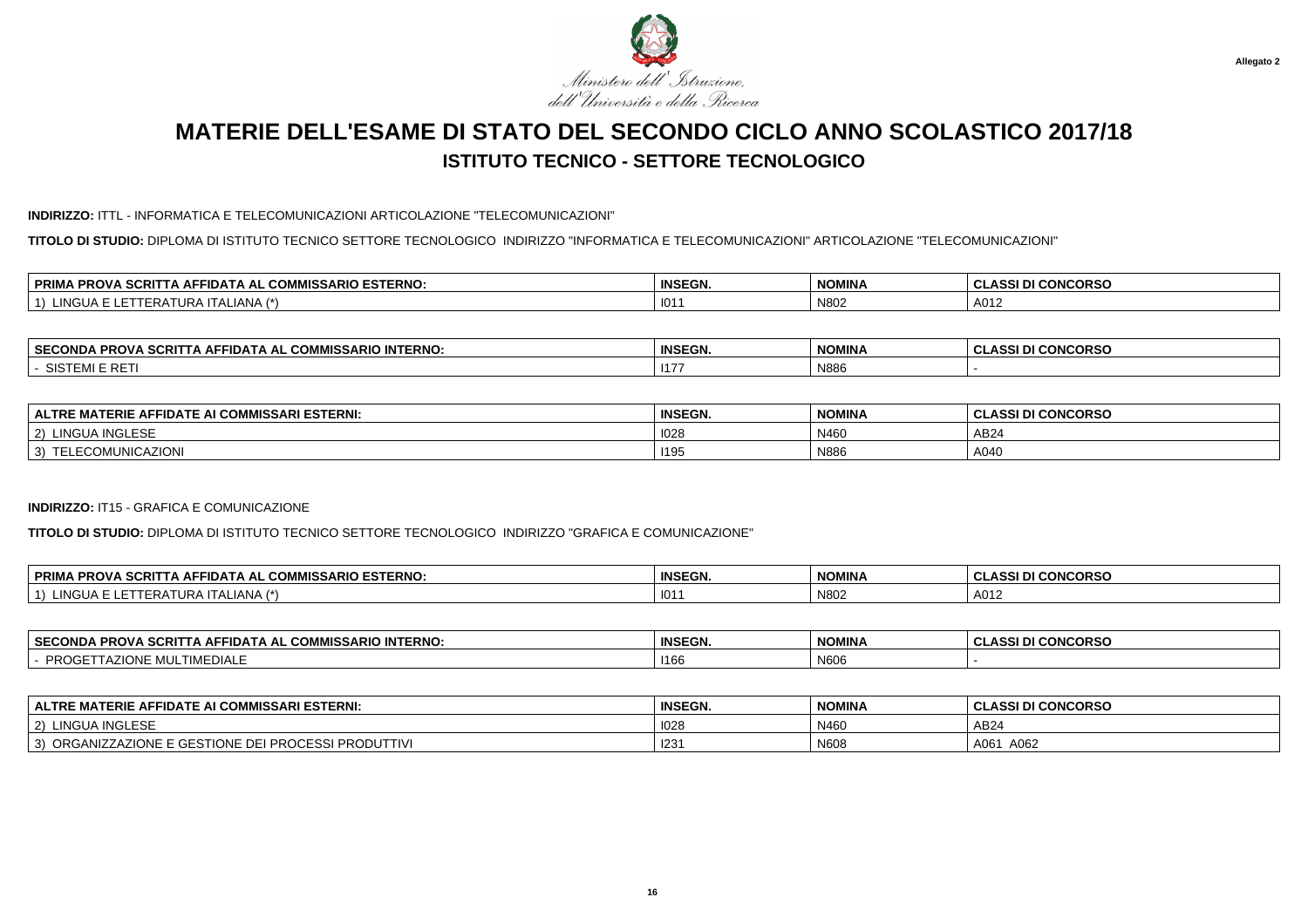

#### **INDIRIZZO:** ITTC - GRAFICA E COMUNICAZIONE OPZIONE "TECNOLOGIE CARTARIE"

**TITOLO DI STUDIO:** DIPLOMA DI ISTITUTO TECNICO SETTORE TECNOLOGICO INDIRIZZO "GRAFICA E COMUNICAZIONE" OPZIONE "TECNOLOGIE CARTARIE"

| . COMMISSARIO ESTERNO:<br><b>DDIM</b><br><b>SCRI</b><br><b>AFFIDAT</b><br>PRO.<br>AL. | <b>INSEGN.</b> | <b>NOMINA</b> | <b>CONCORSO</b><br><b>CLASSI</b> |
|---------------------------------------------------------------------------------------|----------------|---------------|----------------------------------|
| . I A /*`<br>101<br>·RAI<br><b>ALIANA</b><br>IIRH                                     | 101            | N80           | A012                             |

| <b>SECC</b><br><b>INTERNO</b><br><b>110</b> -<br>- הום<br>opov<br>IN AIAU<br>"WISSARIU"<br>56.RI<br>-ĸu.<br>JIVIJA | <b>INSEGN</b>  | NOMINA       | MCDBC<br>$\sim$<br>. .<br>.<br>טעמא<br>u<br>u<br>. |
|--------------------------------------------------------------------------------------------------------------------|----------------|--------------|----------------------------------------------------|
| <b>-^**</b><br>IMPIAN <sub>1</sub><br>טונט∟                                                                        | $\sim$<br>1244 | N421<br>- 12 |                                                    |

| <b>OMMISSARI ESTERNI:</b><br>ERIE<br><b>ALTRE</b><br><br><b>IDATE</b><br>^⊢<br>. . | <b>INSEGN.</b> | <b>NOMINA</b> | <b>I CONCORSO</b><br>$\sim$<br>122 A .<br>. ULAJJI D. |
|------------------------------------------------------------------------------------|----------------|---------------|-------------------------------------------------------|
| <b>INGLESF</b><br><b>TINGL</b><br>2)                                               | 1028           | N460          | AB24                                                  |
| <b>BORATORIO</b><br>. .<br>3)<br>ZIUNE.<br>וכס:<br>וטטא<br>'NUDU<br>◡<br>_ _       | 1246           | N942          | A062                                                  |

### **INDIRIZZO:** ITGF - GRAFICA E COMUNICAZIONE - SPERIMENTAZIONE "GRAFICA E FOTOGRAFIA-VISUAL"

**TITOLO DI STUDIO:** DIPLOMA DI ISTITUTO TECNICO SETTORE TECNOLOGICO INDIRIZZO "GRAFICA E COMUNICAZIONE"

| . COMMISSARIO ESTERNO:<br><b><i>SCRIT</i></b><br><b>PRIM</b><br><b>PROVA</b><br>-IDAT/<br>A AL<br>^`<br>אי<br>. . | <b>INSEGN.</b> | <b>NOMINA</b> | <b>I DI CONCORSO</b><br>והה ג |
|-------------------------------------------------------------------------------------------------------------------|----------------|---------------|-------------------------------|
| i INGUA<br>$1$ A N $1$ A $\rightarrow$<br>FRA<br><b>HANA</b><br>URP<br>II AI                                      | $101^\circ$    | N802          | A012                          |

| <b>SECO</b><br><b>INTERNO</b><br>MICC.<br><b>IMISSARIO</b><br>FIDATA AL<br>JND'<br>$\mathbf{R}$<br>ט א<br>ww | <b>INSEGN.</b> | <b>NOMINA</b> | <u>, CONCODEC</u><br>uunuunau |
|--------------------------------------------------------------------------------------------------------------|----------------|---------------|-------------------------------|
| י הי<br>JGRA'<br>$\Delta I - I$<br>ישו                                                                       | 1325           | N847          |                               |

| E AFFIDATE AI COMMISSARI ESTERNI:<br><b>ALTRE MATERIE</b> | <b>INSEGN</b> | <b>NOMINA</b> | <b>I CONCORSO</b><br><b>ASSI DI</b> |
|-----------------------------------------------------------|---------------|---------------|-------------------------------------|
| <b>LINGUA INGLESE</b><br>$\sim$<br>$\sim$                 | 1028          | N460          | AB24                                |
| ` MATEMATICA<br>$\sim$<br>◡                               | 1043          | N568          | A026<br>A027 د                      |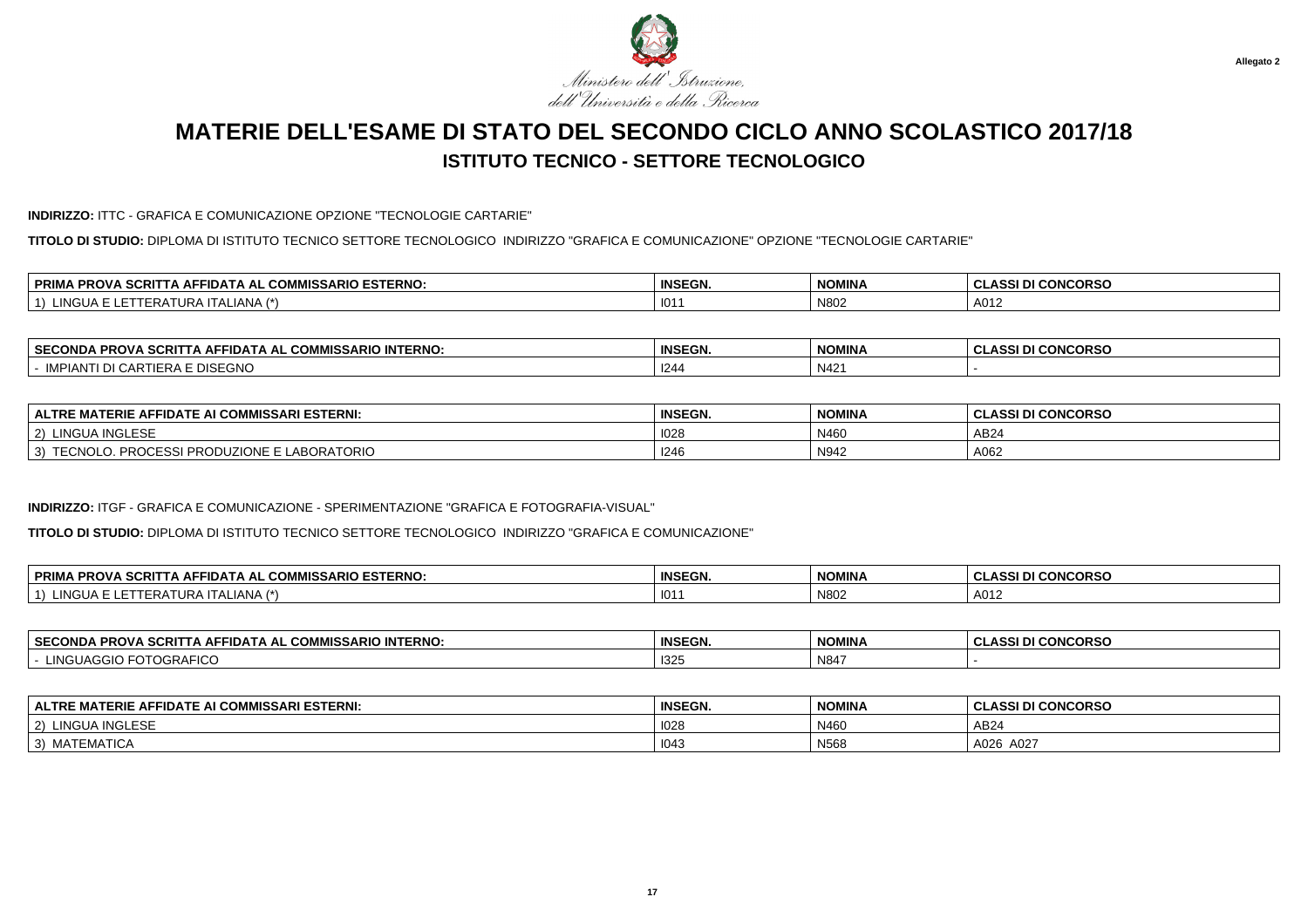

#### **INDIRIZZO:** ITTE - GRAFICA E COMUNICAZIONE - SPERIMENTAZIONE "CINEMA E TELEVISIONE"

**TITOLO DI STUDIO:** DIPLOMA DI ISTITUTO TECNICO SETTORE TECNOLOGICO INDIRIZZO "GRAFICA E COMUNICAZIONE"

| <b>ESTERNO</b><br>-----<br><b>OMMICL</b><br><b>MISSARIO</b><br>סם<br>. .<br>∼iDA ⊨<br><b>SURP</b><br>AL<br>. AF .<br>uum<br>י שר<br>$\overline{\phantom{a}}$ | <b>INSEGN.</b> | <b>NOMINA</b> | <b>CONCORSO</b><br>$\sim$ |
|--------------------------------------------------------------------------------------------------------------------------------------------------------------|----------------|---------------|---------------------------|
| $\overline{1}$<br>111<br>URA<br>-IANA<br>∙RA.<br>$. \mathsf{I}$                                                                                              | 101            | N802          | A012                      |

| <b>⊥ SECONF</b><br><b>1MISSARIO INTERNO.</b><br>$\sim$ MMICC $\sim$<br>. PROV<br>. II) A I A U<br>. SURP<br>EUUNDA<br>ww | <b>INSEGN.</b>      | <b>NOMINA</b>        | <b>CONCORSO</b><br>. .<br>w<br>u<br>333 L |
|--------------------------------------------------------------------------------------------------------------------------|---------------------|----------------------|-------------------------------------------|
| EVISIONE.<br>$\cap$ INEMA L<br>NG HAG G<br>,,,,                                                                          | $\sqrt{2}$<br>5∠3 ا | <b>AIO 44</b><br>N84 |                                           |

| <b>AI COMMISSARI ESTERNI:</b><br>'ERIE AFI<br>FIDATE AI<br><b>ALTRE</b><br>МA | <b>INSEGN.</b> | <b>NOMINA</b> | <b>I CONCORSO</b><br>2001B<br>$\sim$<br>◡<br>833 U |
|-------------------------------------------------------------------------------|----------------|---------------|----------------------------------------------------|
| <b>A INGLESF</b><br>2)<br>LINGU,                                              | 1028           | N460          | AB24                                               |
| $-1$<br>MATEMATICA<br>3)                                                      | 1043           | <b>N568</b>   | A026<br>A027                                       |

### **INDIRIZZO:** ITCM - CHIMICA, MATERIALI E BIOTECNOLOGIE ARTICOLAZIONE "CHIMICA E MATERIALI"

**TITOLO DI STUDIO:** DIPLOMA DI ISTITUTO TECNICO SETTORE TECNOLOGICO INDIRIZZO "CHIMICA, MATERIALI E BIOTECNOLOGIE" ARTICOLAZIONE "CHIMICA E MATERIALI"

| <b>PRIMA</b><br><b>MISSARIO ESTERNO:</b><br>⊿ PROVA SCRIT <sup>∽</sup><br>. COMM<br>FIDATA AL<br>. IA AF | $P^{\text{max}}$<br>INSEGN. | <b>NOMINA</b> | <b>I CONCORSO</b><br>DI<br>۰О. |
|----------------------------------------------------------------------------------------------------------|-----------------------------|---------------|--------------------------------|
| \IIANIA /*\<br><b>ING</b><br>IΑ<br>TI ALIANA<br>, URA '<br>⊢RA                                           | 101                         | N802          | A012                           |

| <b>SECONDA</b><br><b>≏OMMISSARIO INTERNO:</b><br><b>PROVA SCRI.</b><br>-IDATA AL | <b>INSEGN.</b> | <b>NOMINA</b>   | <b>CONCORSO</b><br>.<br>w<br>u<br>. |
|----------------------------------------------------------------------------------|----------------|-----------------|-------------------------------------|
| NDUSTRIAL<br>– ^* ' <i>^</i><br><br>ຑ൛ໞຬ<br>$\cdot$<br>ີ                         | 1184           | $\cdots$<br>N66 |                                     |

| <b>FIDATE AI COMMISSARI ESTERNI:</b><br>ERIE<br><b>AFL</b><br>мл.<br><b>ALTRE</b> | <b>INSEGN.</b> | <b>NOMINA</b> | <b>I DI CONCORSO</b><br>ACCINI<br>$\sim$<br>uladai |
|-----------------------------------------------------------------------------------|----------------|---------------|----------------------------------------------------|
| LINGUA INGLESE<br>$'$ 2)                                                          | 102            | N460          | AB24                                               |
| A ORGANICA E BIOCHIMICA<br>3)<br>$\overline{M}$<br><b>UHIMIUA</b>                 | 1105           | N565          | A03 $\prime$                                       |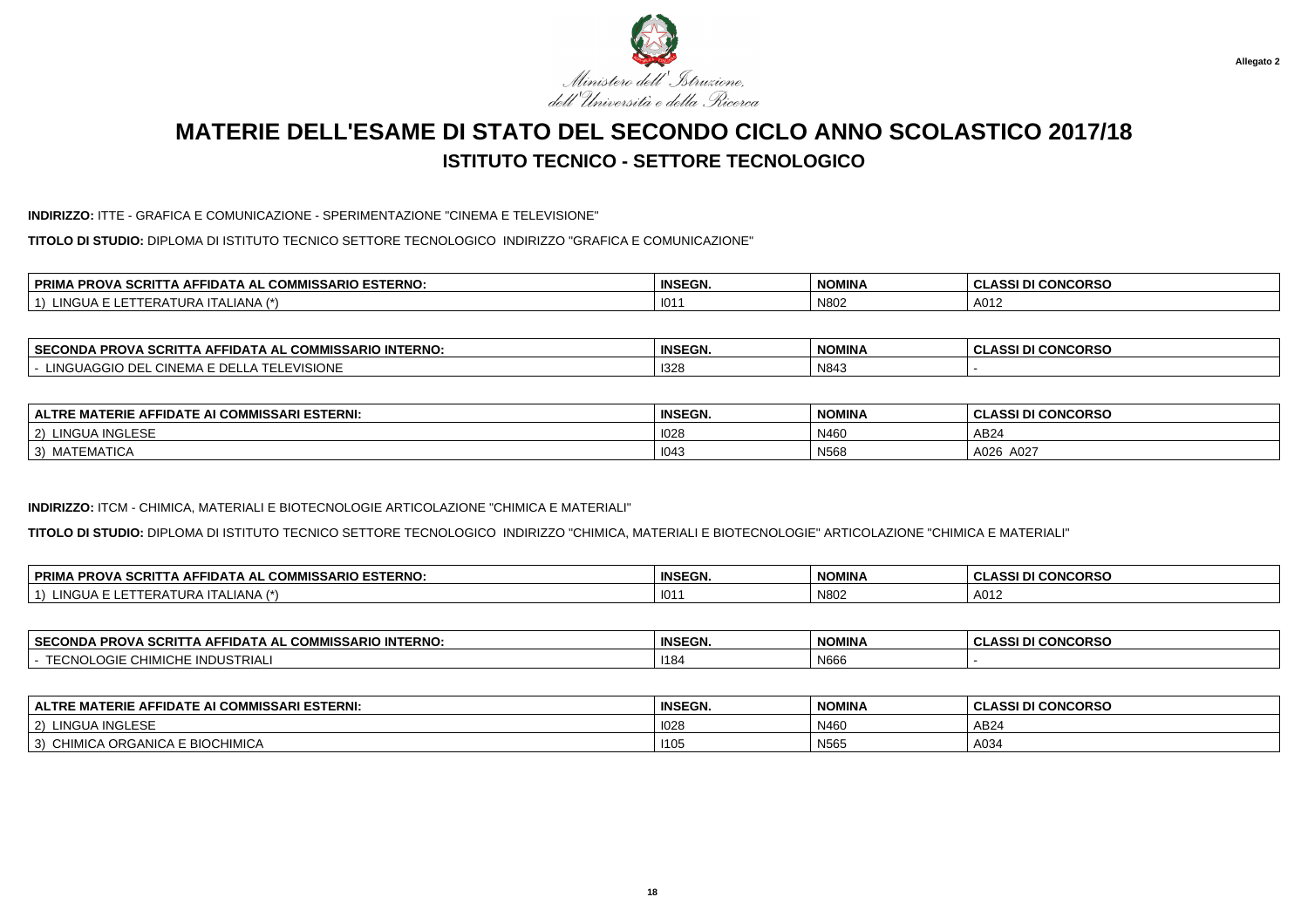

#### **INDIRIZZO:** ITGC - CHIMICA, MATERIALI BIOTECNOLOGIE ART."CHIMICA E MATERIALI" OPZ."TECN.CUOIO"

**TITOLO DI STUDIO:** DIPLOMA DI ISTITUTO TECNICO SETTORE TECNOLOGICO INDIRIZZO "CHIMICA, MATERIALI E BIOTECNOLOGIE" ARTICOLAZIONE "CHIMICA E MATERIALI" OPZIONE "TECNOLOGIE DELCUOIO"

| $R_{\rm max}$ $R_{\rm max}$<br><b>ESTERNO</b><br><b>PRIM.</b><br>0.0111104<br><b>CODIT</b><br><b>PROVA</b><br>FIDA<br>^ ~<br><b>UUMMIJJA</b><br>. JURII<br>טורו<br>$\overline{\phantom{a}}$ | <b>INSEGN.</b> | <b>NOMINA</b> | I CONCORSO<br><b>CLASSI</b> |
|---------------------------------------------------------------------------------------------------------------------------------------------------------------------------------------------|----------------|---------------|-----------------------------|
| ING<br>- 12<br>AIVP                                                                                                                                                                         | 101            | N80           | A012                        |

| ARIO INTERNO:<br><b>SECONDA</b><br>CRIT<br>FIDATA AI<br><b>PROV</b><br>. Ан'<br>uum<br><b>""""</b> "<br>$\overline{\phantom{a}}$ | <b>INSEGN.</b> | <b>NOMINA</b> | <b>I CONCORSO</b><br>$\ddot{\phantom{1}}$<br>DI |
|----------------------------------------------------------------------------------------------------------------------------------|----------------|---------------|-------------------------------------------------|
| <b>CONCIARIE</b><br>$\mathbf{a}$<br>الاات                                                                                        | 24f            | N66           |                                                 |

| <b>ALTRE MATERIE AFFIDATE AI COMMISSARI ESTERNI:</b>  | <b>INSEGN.</b> | <b>NOMINA</b> | <b>CLASSI DI CONCORSO</b> |
|-------------------------------------------------------|----------------|---------------|---------------------------|
| <b>LINGUA INGLESE</b><br>2)                           | 1028           | N460          | AB24                      |
| \ ANALITICA E ANALISI APPLICATE<br>'IMICA<br>CH<br>3) | 124            | N666          | A034                      |

### **INDIRIZZO:** ITBA - CHIMICA, MATERIALI E BIOTECNOLOGIE ARTICOLAZIONE "BIOTECNOLOGIE AMBIENTALI"

**TITOLO DI STUDIO:** DIPLOMA DI ISTITUTO TECNICO SETTORE TECNOLOGICO INDIRIZZO "CHIMICA, MATERIALI E BIOTECNOLOGIE" ARTICOLAZIONE "BIOTECNOLOGIE AMBIENTALI"

| A SCRIT<br><b>COMMISSARIO ESTERNO.</b><br><b>PRIM</b><br>. PRO <sup>V</sup><br><b>AFFIDATA</b><br>، AL | <b>INSEGN.</b> | <b>NOMINA</b> | I DI CONCORSO<br>$\sim$<br>.<br>◡└<br>וכיר |
|--------------------------------------------------------------------------------------------------------|----------------|---------------|--------------------------------------------|
| N <br>$1 \wedge 7 \star$<br>$\mathbf{v}$<br>URAILA<br>-RA I<br>NGUA<br>ALIANA                          | 101            | N802          | A012                                       |

| <b>SECOND</b><br>. COMMISSARIO INTERNO:<br><b>SCRI</b><br><b>DDOVA</b><br>.<br>FIDATA AL<br>IVIJA<br>FRUM | <b>INSEGN.</b> | <b>NOMINA</b>               | <b>I CONCORSO</b><br>0.00 |
|-----------------------------------------------------------------------------------------------------------|----------------|-----------------------------|---------------------------|
| $\overline{a}$ DIOOLIBUO N<br>IN 81C<br>$\cdots$<br>~'<br><b>BIOCHIMICA</b><br>. URGANIGA F<br>$\cdots$   | . 110          | $\mathbf{A}$<br><b>INOO</b> |                           |

| <b>ATERIE AFFIDATE AI COMMISSARI ESTERNI:</b><br><b>ALTRE</b><br>T A N | <b>INSEGN.</b> | <b>NOMINA</b> | <b>II CONCORSO</b><br>וה והה<br>. |
|------------------------------------------------------------------------|----------------|---------------|-----------------------------------|
| <b>JA INGLESF</b><br>LINGU<br>$'$ 2)                                   | 1028           | N460          | AB24                              |
| 3)<br>CHIMICA ANALITICA E STRUMENTALE                                  | 1102           | N565          | A034                              |

**19**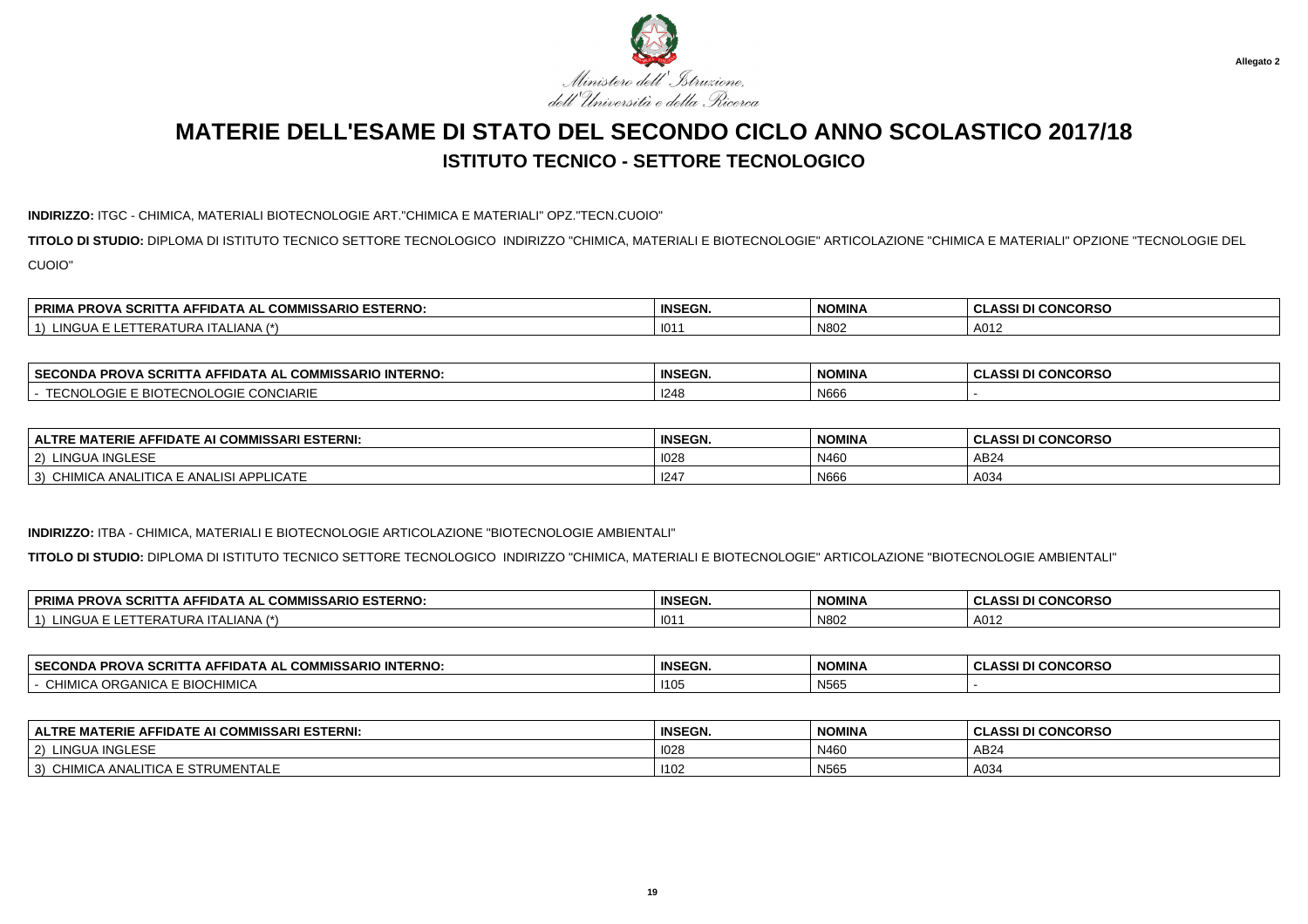

#### **INDIRIZZO:** ITBS - CHIMICA, MATERIALI E BIOTECNOLOGIE ARTICOLAZIONE "BIOTECNOLOGIE SANITARIE"

**TITOLO DI STUDIO:** DIPLOMA DI ISTITUTO TECNICO SETTORE TECNOLOGICO INDIRIZZO "CHIMICA, MATERIALI E BIOTECNOLOGIE" ARTICOLAZIONE "BIOTECNOLOGIE SANITARIE"

| <b>PRIM</b><br>L COMMISSARIO ESTERNO:<br>\ SCRIT<br>סם<br>'TA AFFIDATA<br>. AL<br>7 N U V<br>ww | <b>INSEGN.</b> | <b>NOMINA</b> | <b>I CONCORSO</b><br><b>CLASSI</b> |
|-------------------------------------------------------------------------------------------------|----------------|---------------|------------------------------------|
| 1 A /*<br><br>$\mathbf{H}$<br><b>ALIANA</b><br>'RAI<br>JRA                                      | 101            | N80           | A012                               |

| . SECC<br><b>INTERNO</b><br>$-0.0$<br>COMMISSARIO<br><b>PRO'</b><br>FIDATA AL<br><b>ECONDA</b><br>AF<br><b>SURI</b> | <b>INSEGN.</b> | <b>NIOMINIA</b><br>NOMINA | <b>CONCORSO</b><br>uladai |
|---------------------------------------------------------------------------------------------------------------------|----------------|---------------------------|---------------------------|
| SANITARIO<br><b>BIO</b><br>מוחי<br>$\sqrt{2}$<br>≓CNO′<br>OMIT<br>יז ה<br>"VIIUNUDIUL.<br>◡<br>ື<br>,,,,,           | 109            | N649                      |                           |

| <b>ALTRE MATERIE AFFIDATE AI COMMISSARI ESTERNI:</b> | <b>INSEGN.</b> | <b>NOMINA</b> | <b>I CONCORSO</b><br>$\sim$<br>. ASSI D'<br>. CLASSI DI |
|------------------------------------------------------|----------------|---------------|---------------------------------------------------------|
| <b>JA INGLESF</b><br>LINGUA<br>2)                    | 1028           | N460          | AB24                                                    |
| ORGANICA E BIOCHIMICA<br>3)<br>MICA ORGA<br>$\sim$   | 1105           | <b>N565</b>   | A034                                                    |

#### **INDIRIZZO:** ITAM - SISTEMA MODA ARTICOLAZIONE "TESSILE, ABBIGLIAMENTO E MODA"

**TITOLO DI STUDIO:** DIPLOMA DI ISTITUTO TECNICO SETTORE TECNOLOGICO INDIRIZZO "SISTEMA MODA" ARTICOLAZIONE "TESSILE,ABBIGLIAMENTO E MODA"

| <b>PRIM/</b><br>IISSARIO ESTERNO:<br>⊿ PROVA SCRIT <sup>-</sup><br><br>FIDATA AL<br>∴ COM™<br>. IA AF | <b>INSEGN</b> | <b>NOMINA</b> | I DI CONCORSO<br>.<br>◡∟∼ |
|-------------------------------------------------------------------------------------------------------|---------------|---------------|---------------------------|
| $\Lambda$ /*<br>ING.<br>. II ALIANA<br>, URA 1<br>IΑ                                                  | 101           | N802          | A011                      |

| <b>SECONDA</b><br><b>PROVA SCRI.</b><br><b>≏OMMISSARIO INTERNO:</b><br>-IDATA AL<br>. IA AF'          | <b>INSEGN.</b> | NOMINA                   | <b>CONCORSO</b><br>.<br>u<br>---- |
|-------------------------------------------------------------------------------------------------------|----------------|--------------------------|-----------------------------------|
| $T T \cap 1$<br>MODA<br><b>DDAN</b><br>`ΔNIΣ<br>. APP'<br>∵MA⊥∟<br>אי ∵<br>EUNU.<br>- NUDU .<br>NUU.I | 118            | ALO <sub>E</sub><br>N657 |                                   |

| <b>ALTRE MATERIE AFFIDATE AI COMMISSARI ESTERNI:</b>                                             | <b>INSEGN.</b> | <b>NOMINA</b> | ASSI DI CONCORSO |
|--------------------------------------------------------------------------------------------------|----------------|---------------|------------------|
| LINGUA INGLESE<br>$\sim$<br>-2)                                                                  | 1028           | N460          | AB24             |
| 10T<br><b>I PROD. MODA</b><br>CHIM.APPL<br><b>E NOBILITAZIO</b><br>MATFR I<br>$\sim$<br>LIG.TA 1 | 1103           | N651          | A034             |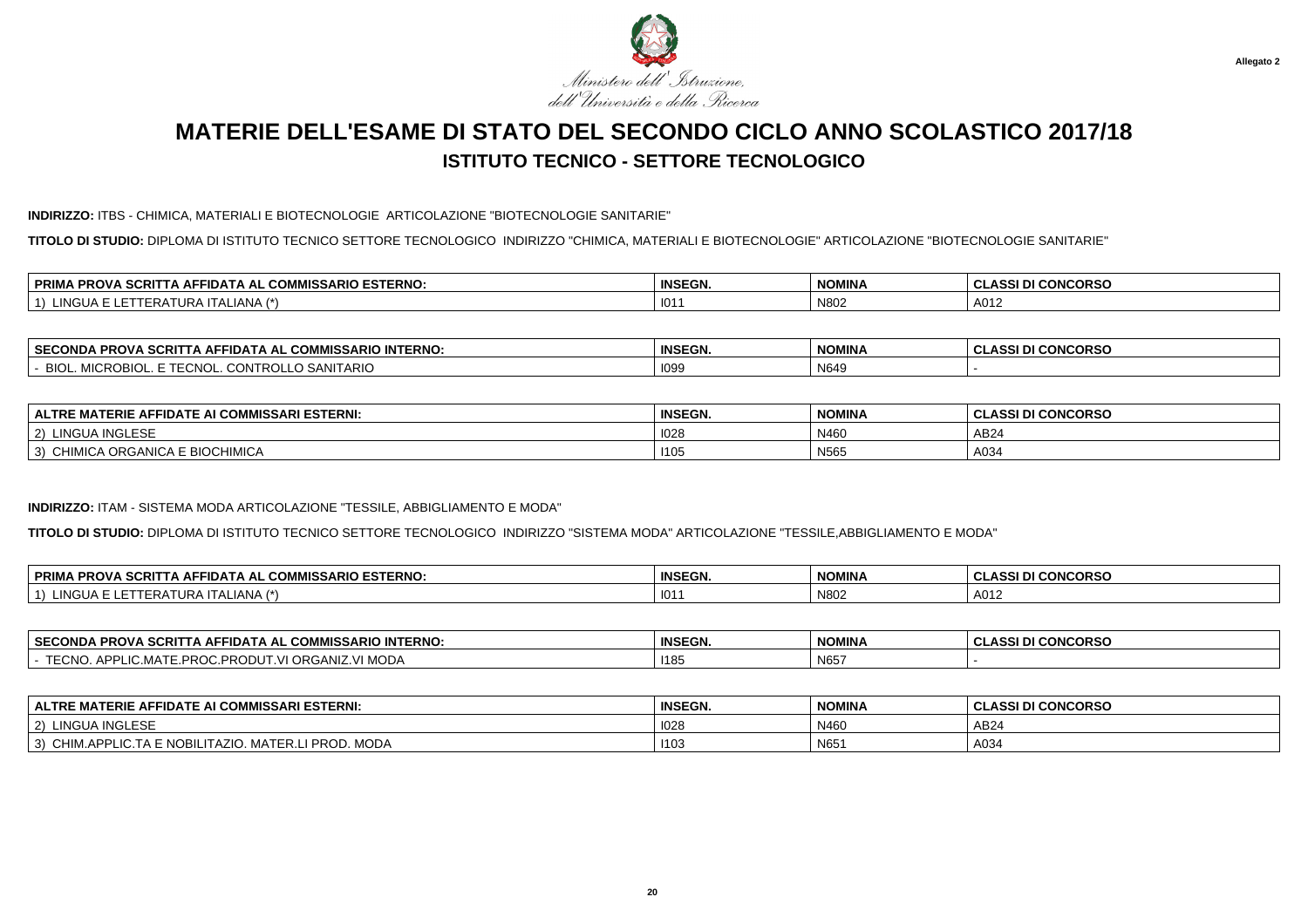

#### **INDIRIZZO:** ITDT - SISTEMA MODA ART."TESSILE, ABBIGLIAMENTO E MODA"(IND.SPER.DISEGNO TESSUTI)

**TITOLO DI STUDIO:** DIPLOMA DI ISTITUTO TECNICO SETTORE TECNOLOGICO INDIRIZZO "SISTEMA MODA" ARTICOLAZIONE "TESSILE,ABBIGLIAMENTO E MODA"

| <b>SCRIT</b><br><b>SARIO ESTERNO.</b><br><b>DDIM</b><br>COMMICL<br>---<br>IA PROVA<br>. .<br>△⊢<br>·IDA<br>'IVIIJJAKIU<br>n<br>ww<br>. . | <b>INSEGN.</b> | <b>NOMINA</b> | <b>CONCORSO</b><br><b>CLASSI</b> |
|------------------------------------------------------------------------------------------------------------------------------------------|----------------|---------------|----------------------------------|
| $\overline{1}$<br>$\blacksquare$<br>ALIANA<br>-11A<br>$\mathbf{A}$<br>.                                                                  | 101            | N80.          | A012                             |

| ⊢SECC<br>$\sim$<br>. COMMISSARIO INTERNO:<br><b>`PROVA SCR∟</b><br>ECONDA<br>-IDA I A AL | <b>INSEGN.</b>   | <b>NOMINA</b>               | <b>CONCORSO</b><br>$\sim$<br>. $\Lambda$ CCI $\Gamma$ .<br>533 L<br>◡└ |
|------------------------------------------------------------------------------------------|------------------|-----------------------------|------------------------------------------------------------------------|
| $\overline{\phantom{a}}$<br>11 L<br>LNE.<br>. д.<br>UAL<br><b>AIV</b><br>wu<br>. .       | 130 <sup>4</sup> | $\mathbf{h}$<br><b>NOO:</b> |                                                                        |

| <b>NI COMMISSARI ESTERNI.</b><br>FIDATE AI<br>ERIE AI<br><b>ALTRE</b><br>^⊢<br>.                                                               | <b>INSEGN.</b> | <b>NOMINA</b>      | <b>I CONCORSO</b><br><b>ASSI</b> |
|------------------------------------------------------------------------------------------------------------------------------------------------|----------------|--------------------|----------------------------------|
| A INGLESE<br>2)<br>LINGU,<br>$\epsilon$                                                                                                        | 1028           | N460               | AB24                             |
| <b>ADDI</b><br>ORE <sub>E</sub><br>ROD.MODA~<br>3)<br>$\sim$<br><b>IOBL</b><br>10 <sup>2</sup><br>LITAZ.MATERIA.PR(<br>vu <i>r</i><br>$\cdots$ | 1299           | <b>NICI</b><br>N65 | A034                             |

#### **INDIRIZZO:** ITCZ - SISTEMA MODA ARTICOLAZIONE "CALZATURE E MODA"

**TITOLO DI STUDIO:** DIPLOMA DI ISTITUTO TECNICO SETTORE TECNOLOGICO INDIRIZZO "SISTEMA MODA" ARTICOLAZIONE "CALZATURE E MODA"

| <b>PROVA SCRIT</b><br><b>PRIM</b><br><b>MISSARIO ESTERNO:</b><br><b>COMMISSA</b><br>$\mathbf{A}$ AFFIDAT $\mathbf{A}$<br><b>ΔΙ</b> | $P^{\text{max}}$<br>INSEGN. | <b>NOMINA</b> | I DI CONCORSO<br><b>ULAJJ</b> |
|------------------------------------------------------------------------------------------------------------------------------------|-----------------------------|---------------|-------------------------------|
| $\sim$<br>(*) IANA<br>. IR 1<br>'NGUA<br>'ERA                                                                                      | 101                         | N802          | A012                          |

| <b>SECONDA</b><br><b>PROVA SCRI.</b><br><b>^OMMISSARIO INTERNO:</b><br>-IDATA AL<br>. IA AF'          | <b>INSEGN.</b> | NOMINA                      | <b>CONCORSO</b><br>$\cdots$<br>u<br>- 33 |
|-------------------------------------------------------------------------------------------------------|----------------|-----------------------------|------------------------------------------|
| $T T \cap 1$<br>MODA<br><b>DDAN</b><br>`ΔNIΣ<br>. APP'<br>∵MA⊥∟<br>אי ∵<br>EUNU.<br>- NUDU .<br>NUU.I | 118            | <b>ALCO4</b><br><b>INDD</b> |                                          |

| <b>ALTRE MATERIE AFFIDATE AI COMMISSARI ESTERNI:</b>                                             | <b>INSEGN.</b> | <b>NOMINA</b> | ASSI DI CONCORSO<br>ノ∟冖៶ |
|--------------------------------------------------------------------------------------------------|----------------|---------------|--------------------------|
| LINGUA INGLESE<br>$\sim$<br>-2)                                                                  | 1028           | N460          | AB24                     |
| 10T<br><b>I PROD. MODA</b><br>CHIM.APPL<br><b>E NOBILITAZIO</b><br>MATFR I<br>$\sim$<br>LIG.TA 1 | 1103           | N666          | A034                     |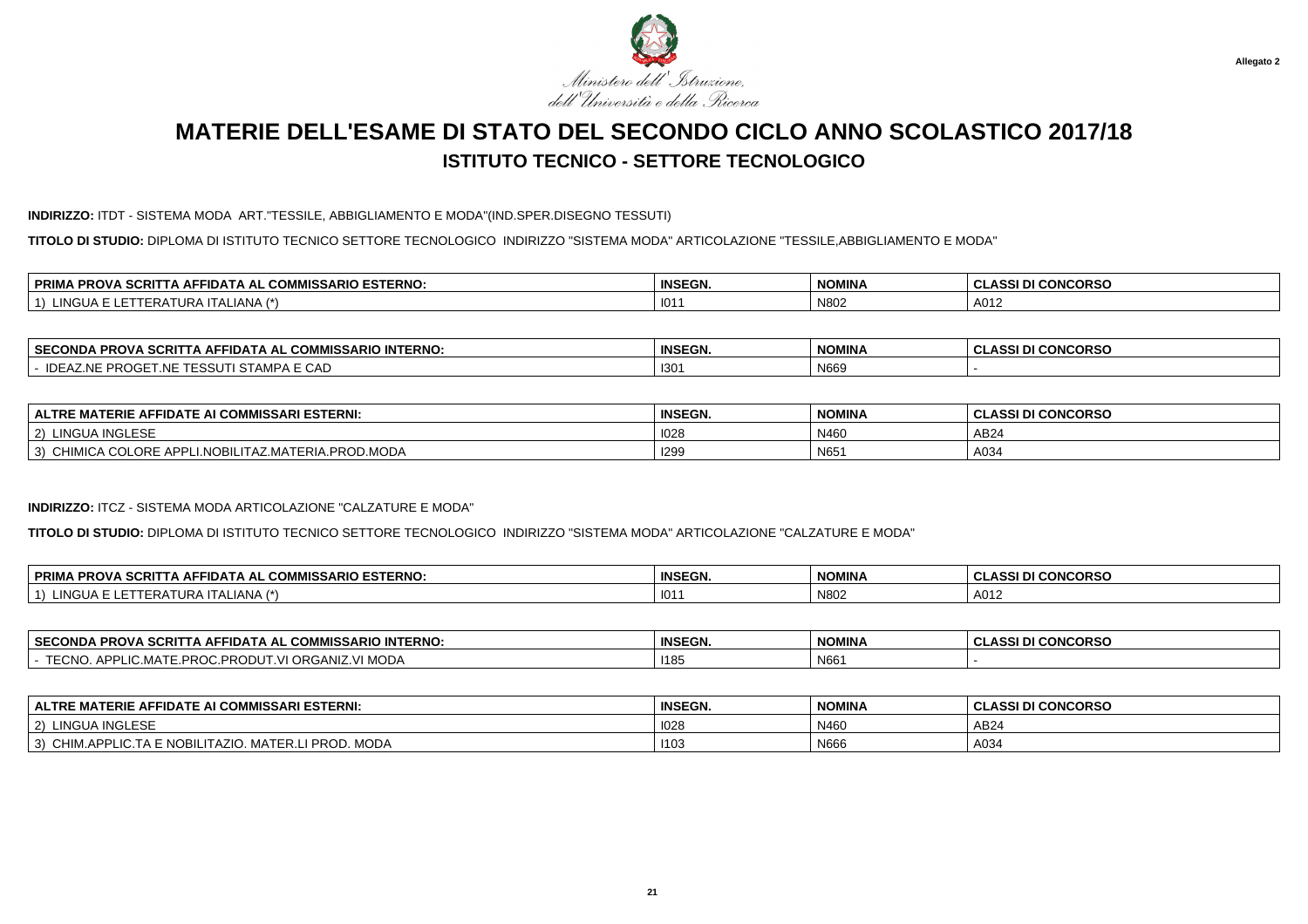

#### **INDIRIZZO:** ITPT - AGRARIA, AGROALIMENTARE E AGROINDUSTRIA ART. "PRODUZIONI E TRASFORMAZIONI"

**TITOLO DI STUDIO:** DIPLOMA DI ISTITUTO TECNICO SETTORE TECNOLOGICO INDIRIZZO "AGRARIA,AGROALIMENTARE E AGROINDUSTRIA" ARTICOLAZIONE "PRODUZIONI E TRASFORMAZIONI"

| <b>SCRIT</b><br><b>IMISSARIO ESTERNO:</b><br>. DDIM<br>$\sim$ $\sim$ $\sim$ $\sim$<br>.<br>. PROVA<br>. AF'<br>- IDA I /<br>.<br>uum<br><b>KINA</b><br>$\blacksquare$<br>-- | <b>INSEGN</b><br>con. | <b>NOMINA</b> | <b>CONCORSO</b><br><b>CLASSI</b> |
|-----------------------------------------------------------------------------------------------------------------------------------------------------------------------------|-----------------------|---------------|----------------------------------|
| $\overline{1}$<br>_IANA<br>.NGUA.<br><b>INA</b><br>UNF                                                                                                                      | . 101                 | N80           | A012                             |

| <b>SECC</b><br><b>INTERNO:</b><br>$\sim$<br>. COMMISSARIO<br><b>PROVA</b><br><b>ECONDA</b><br>-IDATA AL<br>SCRI | <b>INSEGN.</b> | <b>NOMINA</b> | <b>CONCORSO</b><br>.<br>. <b>.</b> |
|-----------------------------------------------------------------------------------------------------------------|----------------|---------------|------------------------------------|
| <b>AZIONE</b><br>$\sim$<br>ີ MARKETING E ∟∟<br>$\sim 10^{-1}$<br>$\sim$<br>ESTIMU.<br>LUIULAZIUITL              | 140<br>TLZD.   | N36'          |                                    |

| <b>FIDATE AI COMMISSARI ESTERNI:</b><br><b>TERIE AFF</b><br><b>ALTRE</b><br>∵MA ⊾ | <b>INSEGN.</b> | <b>NOMINA</b> | <b>I CONCORSO</b><br>.001D.<br>$\sim$<br>833 U<br>◡ |
|-----------------------------------------------------------------------------------|----------------|---------------|-----------------------------------------------------|
| <b>A INGLESF</b><br>LINGU/<br>2)                                                  | 1028           | N460          | AB <sub>24</sub>                                    |
| <b>I VEGETAL</b><br>ייו∪ט שנ<br><b>ZION</b><br>3)<br>PRODUZ                       | 1164           | N010          | A05                                                 |

### **INDIRIZZO:** ITGA - AGRARIA, AGROALIME. AGROINDUSTRIA ART."GESTIONE DELL'AMBIENTE E TERRITORIO"

**TITOLO DI STUDIO:** DIPLOMA DI ISTITUTO TECNICO SETTORE TECNOLOGICO INDIRIZZO "AGRARIA,AGROALIMENTARE E AGROINDUSTRIA" ARTICOLAZIONE "GESTIONE DELL'AMBIENTE E DEL TERRITORIO"

| <b>PRIMA</b><br>ISSARIO ESTERNO:<br><b>CODIT</b><br><b>PROVA</b><br>-IDA I /<br>.COMP<br>A AL<br>. ан<br>A JURII<br>$\overline{\phantom{a}}$ | <b>INSEGN.</b> | <b>NOMINA</b> | I CONCORSO<br>0.001 <sub>0</sub><br>$\sim$<br>9331 D.<br>u |
|----------------------------------------------------------------------------------------------------------------------------------------------|----------------|---------------|------------------------------------------------------------|
| IANDA<br>ING<br>. II ALIANA<br>URA<br>4 ו<br>⊢₩∆                                                                                             | 101            | N802          | A012                                                       |

| <b>SECOND.</b><br><b>INTERNO:</b><br>…wMlee<br><b>IISSARIO</b><br>FIDATA<br>. АІ<br>Δ⊨<br>ט א | <b>INSEGN.</b> | <b>NOMINA</b> | <b>SDCC</b><br>$\cdots$<br>พบบหอเ<br>u<br>-331<br>u |
|-----------------------------------------------------------------------------------------------|----------------|---------------|-----------------------------------------------------|
| ZION<br>יטאוו<br><b>IARN</b><br>$\sim$<br>. w<br>.                                            | 1400<br>1120   | N381          |                                                     |

| E AI COMMISSARI ESTERNI:<br>ALTRE MATT<br><b>A</b><br>$\overline{\phantom{a}}$ of affidate $\overline{\phantom{a}}$<br>MATERIE. | <b>INSEGN.</b> | <b>NOMINA</b> | <b>I CONCORSO</b><br>.  .<br>◡<br>833 U |
|---------------------------------------------------------------------------------------------------------------------------------|----------------|---------------|-----------------------------------------|
| <b>JA INGLESE</b><br>$\sqrt{2}$<br>LINGUA.                                                                                      | 1028           | N460          | AB24                                    |
| 1/TQFTA<br><b>DDC</b><br>/⊢(-i⊢<br>- 21<br>NU<br><b>LIVII</b><br>. VLJLIALI                                                     | 1164           | <b>N010</b>   | A05                                     |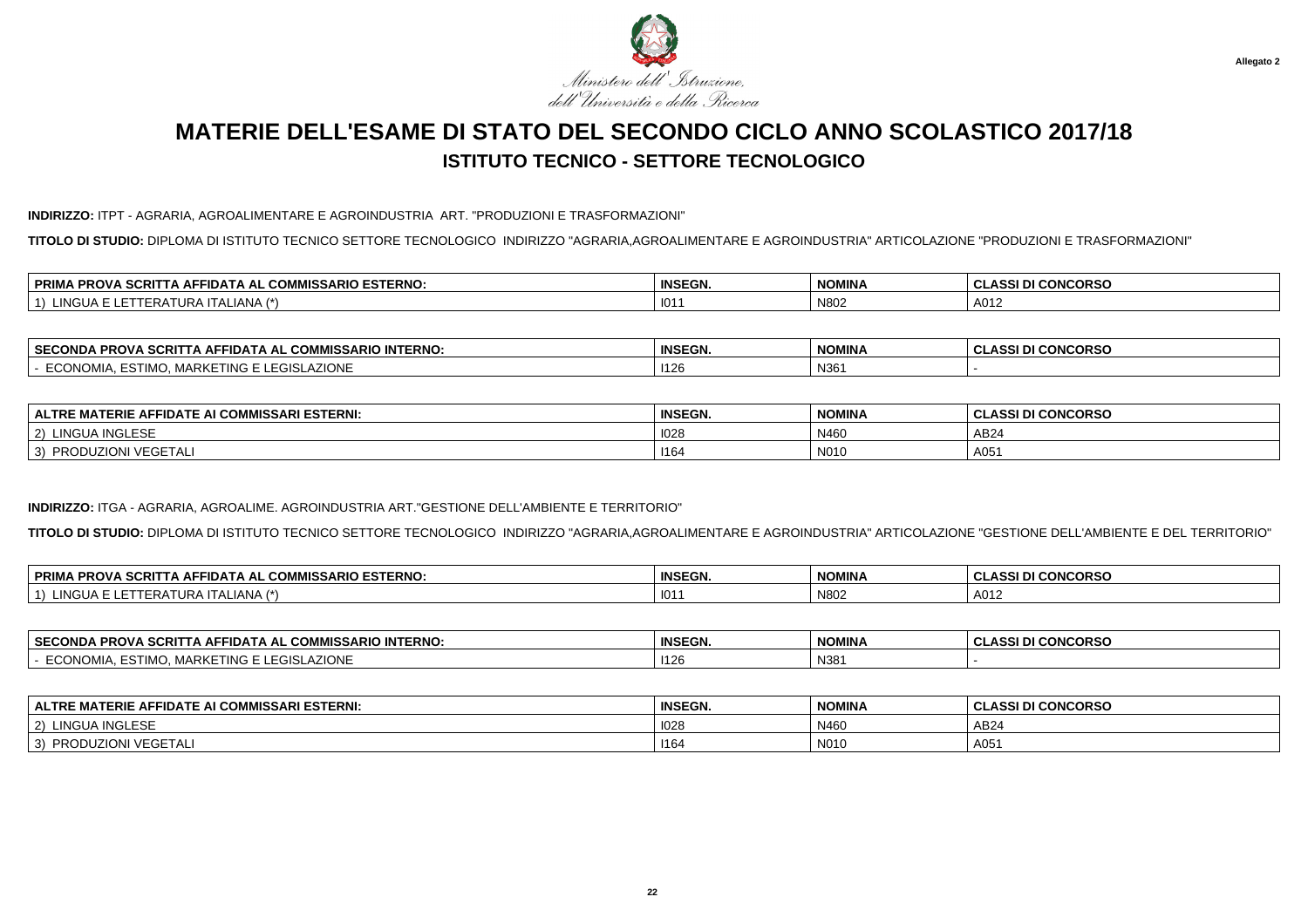

**INDIRIZZO:** ITVE - AGRARIA, AGROALIMENTARE E AGROINDUSTRIA ART. "VITICOLTURA ED ENOLOGIA"

**TITOLO DI STUDIO:** DIPLOMA DI ISTITUTO TECNICO SETTORE TECNOLOGICO INDIRIZZO "AGRARIA,AGROALIMENTARE E AGROINDUSTRIA" ARTICOLAZIONE "VITICOLTURA ED ENOLOGIA"

| . COMMISSARIO ESTERNO:<br><b>DDIM</b><br><b>SCRI</b><br><b>AFFIDAT</b><br>PRO.<br>AL. | <b>INSEGN.</b> | <b>NOMINA</b> | <b>CONCORSO</b><br><b>CLASSI</b> |
|---------------------------------------------------------------------------------------|----------------|---------------|----------------------------------|
| . I A /*`<br>101<br>·RAI<br><b>ALIANA</b><br>IIRH                                     | 101            | N80           | A012                             |

| <b>SECC</b><br>$\sim$<br><b>INTERNO:</b><br>. COMMISSARIO<br><b>PROVA</b><br><b>ECONDA</b><br>-IDATA AL<br>SCRI | <b>INSEGN.</b> | <b>NOMINA</b> | <b>CONCORSO</b><br>.<br>uladai |
|-----------------------------------------------------------------------------------------------------------------|----------------|---------------|--------------------------------|
| . VIT<br>VITI<br>∩⊏<br>$\overline{\phantom{a}}$<br>TUR.<br>: יוש:<br>A 711 L<br>– w                             | 1233           | N010          |                                |

| <b>FIDATE AI COMMISSARI ESTERNI:</b><br><b>TERIE A.</b><br>. .<br><b>ALTRE</b><br>Δ⊢<br>MAI | <b>INSEGN.</b> | <b>NOMINA</b> | <b>I CONCORSO</b><br>30015<br>$\sim$<br>◡∟<br>333 U |
|---------------------------------------------------------------------------------------------|----------------|---------------|-----------------------------------------------------|
| <b>AINGLESF</b><br>LINGU/<br>(2)                                                            | 1028           | N460          | AB <sub>24</sub>                                    |
| ENOLOGIA<br>3)                                                                              | 1234           | N361          | A05                                                 |

#### **INDIRIZZO:** ITCA - COSTRUZIONI, AMBIENTE E TERRITORIO

**TITOLO DI STUDIO:** DIPLOMA DI ISTITUTO TECNICO SETTORE TECNOLOGICO INDIRIZZO "COSTRUZIONI,AMBIENTE E TERRITORIO"

| . PROVA SCRITT<br>. COMMISSARIO ESTERNO:<br><b>PRIM</b><br><b>A AFFIDAT</b><br>$\mathbf{A}$ | <b>INSEGN.</b> | <b>NOMINA</b> | I DI CONCORSO<br>יים ג<br>◡∟∼ |
|---------------------------------------------------------------------------------------------|----------------|---------------|-------------------------------|
| _IANA (*)<br>$\mathbf{1}$<br>$H$ ir $\Delta$<br>'NGUA<br>1 E R A                            | $101^\circ$    | N802          | A012                          |

| ⊥ SEC≦<br><b>ERNO</b><br>---<br><b>AICC</b><br><b>IMISSARIO</b><br>FIDATA AL<br>.<br>JNU<br>ט אי<br> | <b>INSEGN.</b> | <b>NOMINA</b> | ๛๛๛๛<br>--<br><b>ULA</b> |
|------------------------------------------------------------------------------------------------------|----------------|---------------|--------------------------|
| . <i>. .</i><br><b>rnn</b><br>ESTIMO<br>JIP<br>טוי<br>$\cdots$                                       | 1400<br>.      | N361          |                          |

| <b>I COMMISSARI ESTERNI:</b><br>. BAA"<br><b>ATERIE</b><br><b>ALTRE</b><br><b>AFFIDATE</b><br>∠ AI′ | <b>INSEGN</b> | <b>NOMINA</b>    | <b>I CONCORSO</b><br>$\sim$<br>DI. |
|-----------------------------------------------------------------------------------------------------|---------------|------------------|------------------------------------|
| LINGUA INGLESE<br>$\sim$<br>∼                                                                       | 1028          | N460             | AB24                               |
| OGRAFIA<br>TNPNGR<br>$\cdot$                                                                        | 1198          | N <sub>517</sub> | A037                               |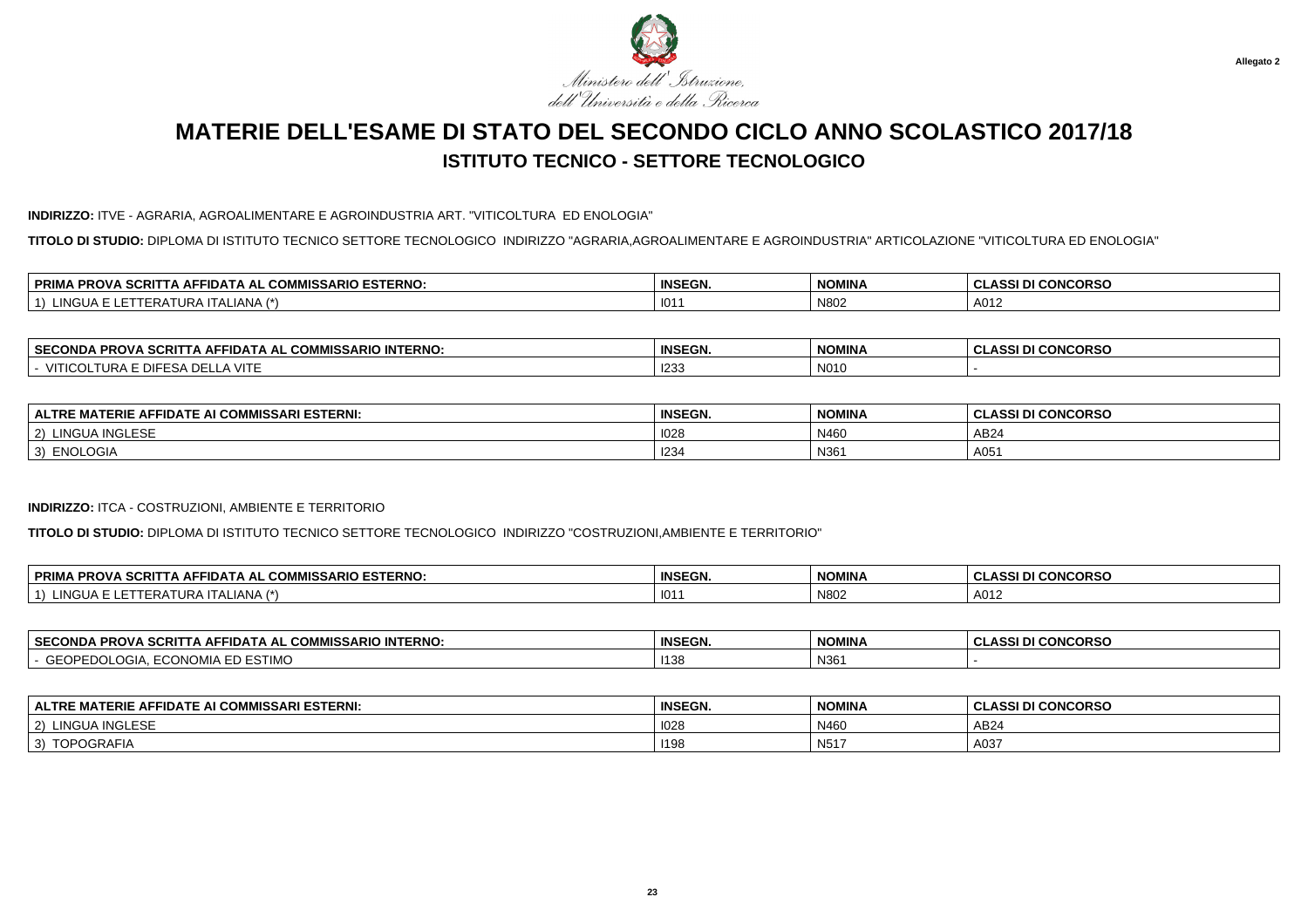

#### **INDIRIZZO:** ITCL - COSTRUZ.AMBIENTE E TERRITORIO OPZ."TECNOLOGIE DEL LEGNO NELLE COSTRUZIONI"

**TITOLO DI STUDIO:** DIPLOMA DI ISTITUTO TECNICO SETTORE TECNOLOGICO INDIRIZZO "COSTRUZIONI,AMBIENTE E TERRITORIO" OPZIONE "TECNOLOGIE DEL LEGNO NELLE COSTRUZIONI"

| . er<br><b>MISSARIO ESTERNO:</b><br><b>DDIM</b><br>$\sim$ $\sim$ $\sim$ $\sim$<br><b>DDOV</b><br>-SCRIL<br>. АН'<br>∼IDА ∟<br>. ат<br>"RUV"<br>uum<br>. .<br>-- | <b>INSEGN.</b> | <b>NOMINA</b> | <b>CONCORSO</b><br>0.00 |
|-----------------------------------------------------------------------------------------------------------------------------------------------------------------|----------------|---------------|-------------------------|
| $\overline{1}$<br>. <i>.</i><br>-IANA<br>URP<br>- IIIA<br>$\sqrt{2}$                                                                                            | 101            | N80           | A012                    |

| <b>SECONDA</b><br><b>IISSARIO INTERNO:</b><br>PROVA SCRIT<br><b>CON</b><br>$\ldots$ A AFFIDATA AL $\sim$<br>ושט א | <b>INSEGN.</b> | <b>NOMINA</b> | <b>CONCORSO</b><br>$\sim$<br>uladai |
|-------------------------------------------------------------------------------------------------------------------|----------------|---------------|-------------------------------------|
| : COSTRUZIONI<br>--<br>- - 1. . <i>. .</i><br>►<br>=UNU<br>LUGIE<br>- -- <b>JIVU</b> IV<br>◡                      | 1249           | N993          |                                     |

| : AFFIDATE AI COMMISSARI ESTERNI:<br><b>MATERIE</b><br><b>ALTRE</b> | <b>INSEGN.</b> | <b>NOMINA</b>    | <b>I CONCORSO</b><br>10011<br>ULAJJI DI |
|---------------------------------------------------------------------|----------------|------------------|-----------------------------------------|
| A INGLESE.<br>LINGU/<br>2)<br><b>INGLESE</b>                        | 1028           | N460             | AB24                                    |
| <b>TODOODAFL</b><br>3)<br><b>JGRAFIA</b><br>. ب                     | 1198           | N <sub>517</sub> | A037                                    |

### **INDIRIZZO:** ITGT - COSTRUZIONI, AMBIENTE E TERRITORIO ARTICOLAZIONE "GEOTECNICO"

**TITOLO DI STUDIO:** DIPLOMA DI ISTITUTO TECNICO SETTORE TECNOLOGICO INDIRIZZO "COSTRUZIONI,AMBIENTE E TERRITORIO" ARTICOLAZIONE "GEOTECNICO"

| <b>A SCRIT</b><br><b>PRIM</b><br>SSARIO ESTERNO:<br>0.011110<br><b>PROVA</b><br>. IDA⊤<br>A AL<br>л.<br>www<br>AAAT | $P^{\text{max}}$<br>INSEGN. | <b>NOMINA</b> | <b>CONCORSO</b><br>^^^<br>ш. |
|---------------------------------------------------------------------------------------------------------------------|-----------------------------|---------------|------------------------------|
| 101C<br>$\rightarrow$<br>⊢⊌∆<br>.IANA<br>, URA '<br>II AL<br><b>LINGUA</b>                                          | 101                         | N802          | A012                         |

| <b>SECONDA</b><br><b>PROVA SCRI.</b><br>ິ ≏OMMISSARIO INTERNO:<br>-IDATA AL<br>. IA AF' | <b>INSEGN.</b> | <b>NOMINA</b> | <b>CONCORSO</b><br>$\cdots$<br>u<br>- 33 |
|-----------------------------------------------------------------------------------------|----------------|---------------|------------------------------------------|
| $\sim$ $\sim$<br>$\overline{A}$ ADDI <sup>1</sup><br>I OG<br>LICA I A<br>$H = H$        | 113            | N984          |                                          |

| <b>ALTRE MATERIE AFFIDATE AI COMMISSARI ESTERNI:</b>                                                                         | <b>INSEGN.</b> | <b>NOMINA</b> | <b>CLASSI DI CONCORSO</b> |
|------------------------------------------------------------------------------------------------------------------------------|----------------|---------------|---------------------------|
| LINGUA INGLESE<br>$\sim$<br>-2)                                                                                              | 1028           | N460          | AB24                      |
| E GESTIONE DEL<br>: AMBIENTE<br>$\sim$ $\sim$ $\sim$ $\sim$<br><b>TERRITORIO</b> L<br><b>TECNOL</b><br>$\sim$<br>I EUNULUGIE | 1194           | N984          | A032                      |